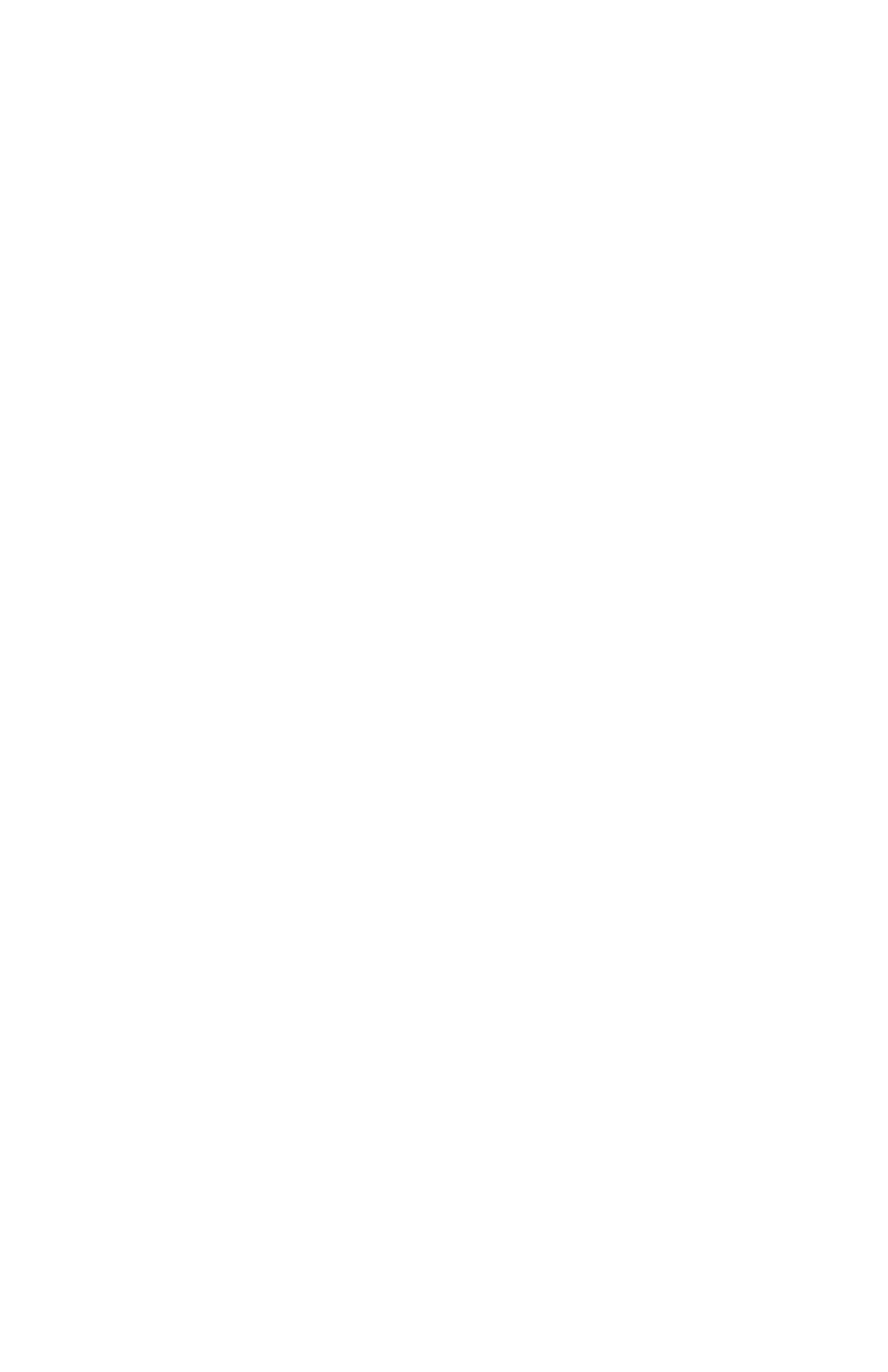# **Ignite Your Prayer Life**

**P R AY E R G U I D E**

### PERSONAL PRAYER JOURNAL

*draw closer to God, grow stronger in prayer*

#### A PUBLICATION OF e3 PRAYER DIRECTORS, JIM & KAYE JOHNS

© 2022 e3 Partners Ministry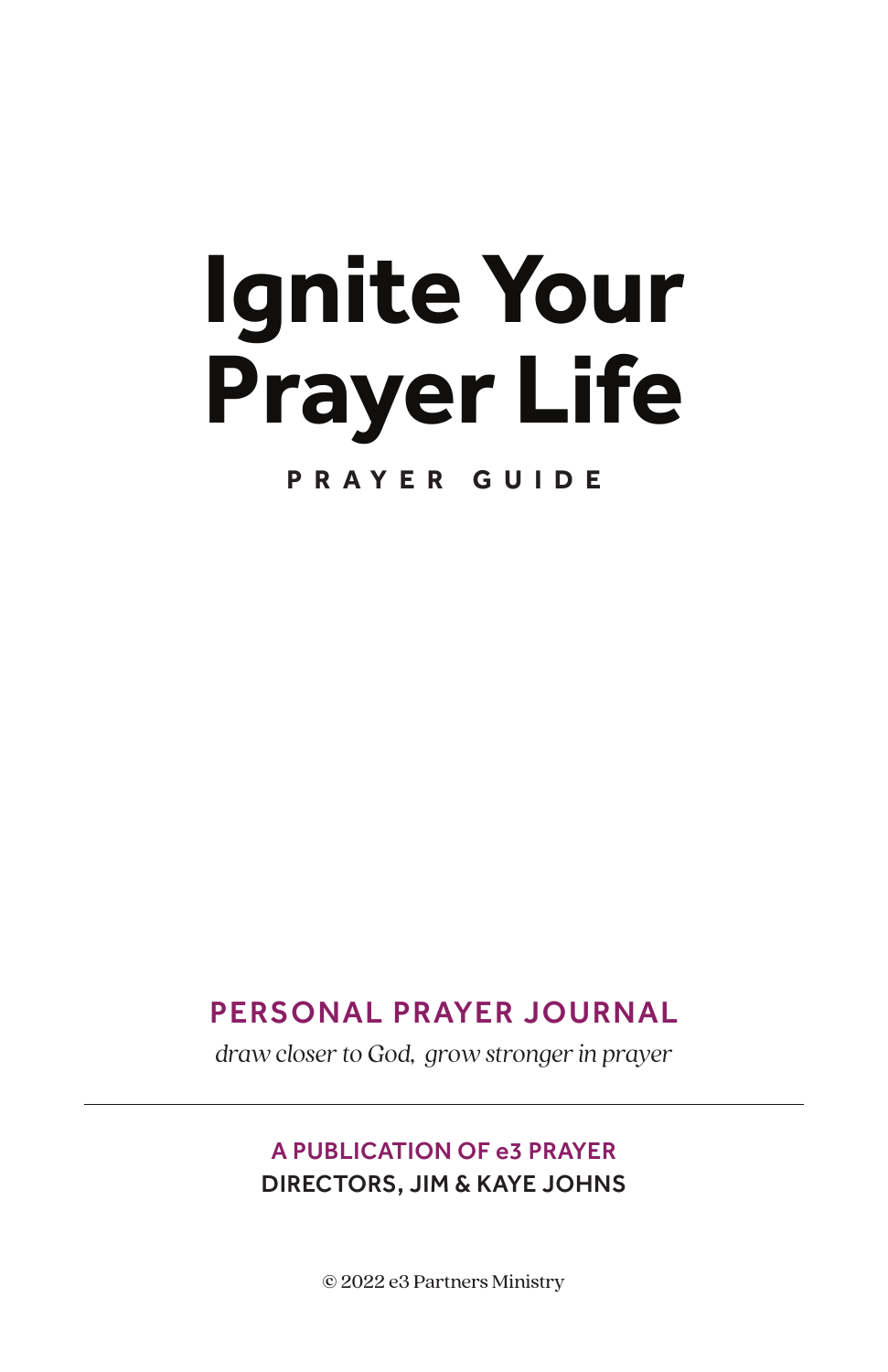## e3 AND YOU:

*in Partnership for the glory of God and the advancement of His kingdom!*

YOU'RE NOW A VITAL PART OF A WORLD-WIDE MINISTRY...

*equipping God's people to*

*evangelize His world and*

*establish His church*

At e3, we feel it is essential that we all keep our relationship with the Lord strong, so that we work in God's strength and not our own. This requires focus and awareness, a willingness to learn and apply the principles of prayer that Jesus laid out for His disciples to follow.

These principles are the heart of this journal. May they prove to bless your life and deepen your walk with the Lord.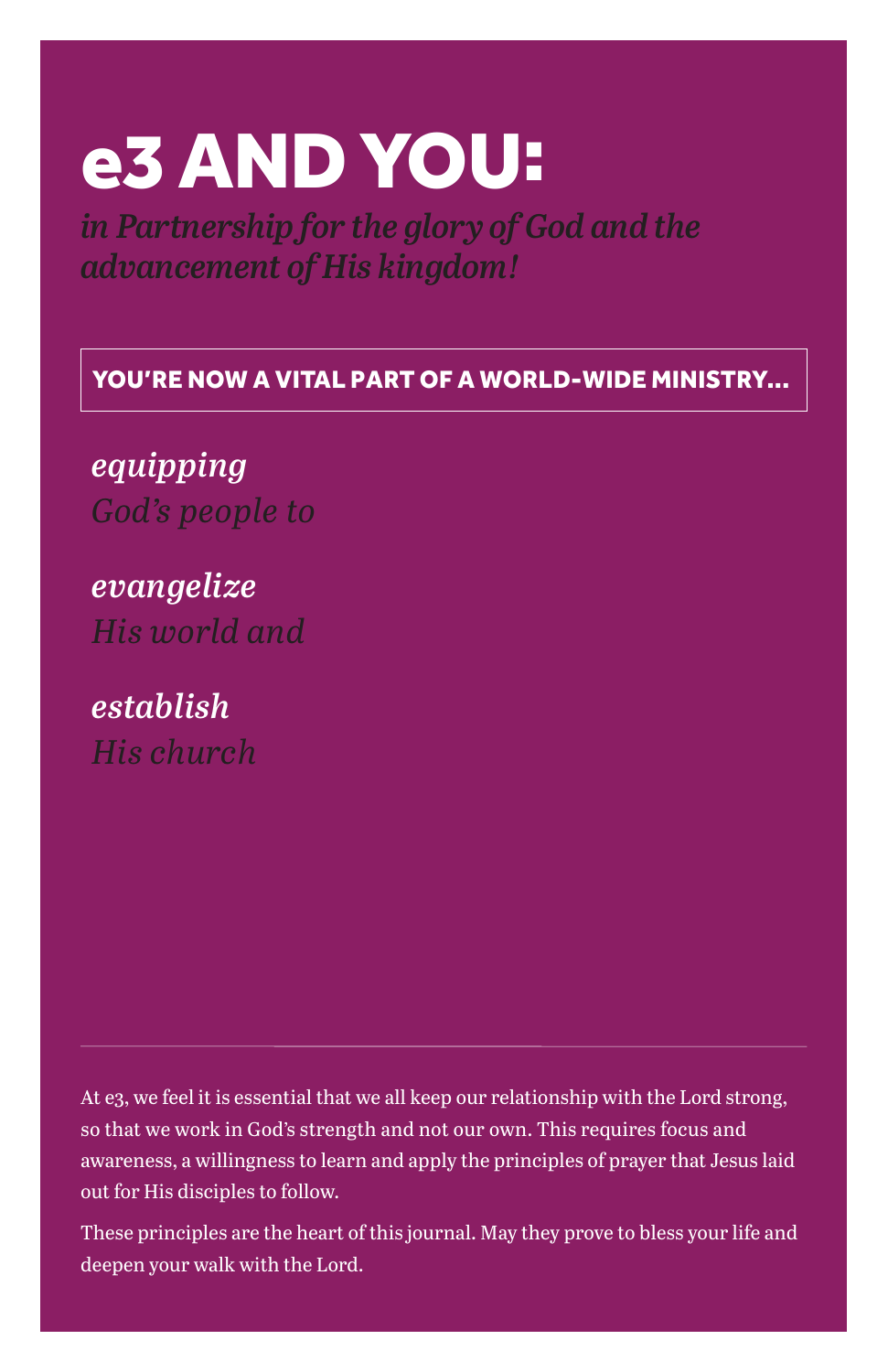## WE WELCOME YOU!

*This journal can supply the spark to ignite your prayer life and enrich your fellowship with Jesus Christ.*

#### INTRODUCTION:

#### DAILY DEVOTIONALS:

| Keep the Fire Burning!<br>(Sample Journal Format for Future Use) Page 35 |  |
|--------------------------------------------------------------------------|--|
|                                                                          |  |

#### SPECIAL REFERENCE SECTION: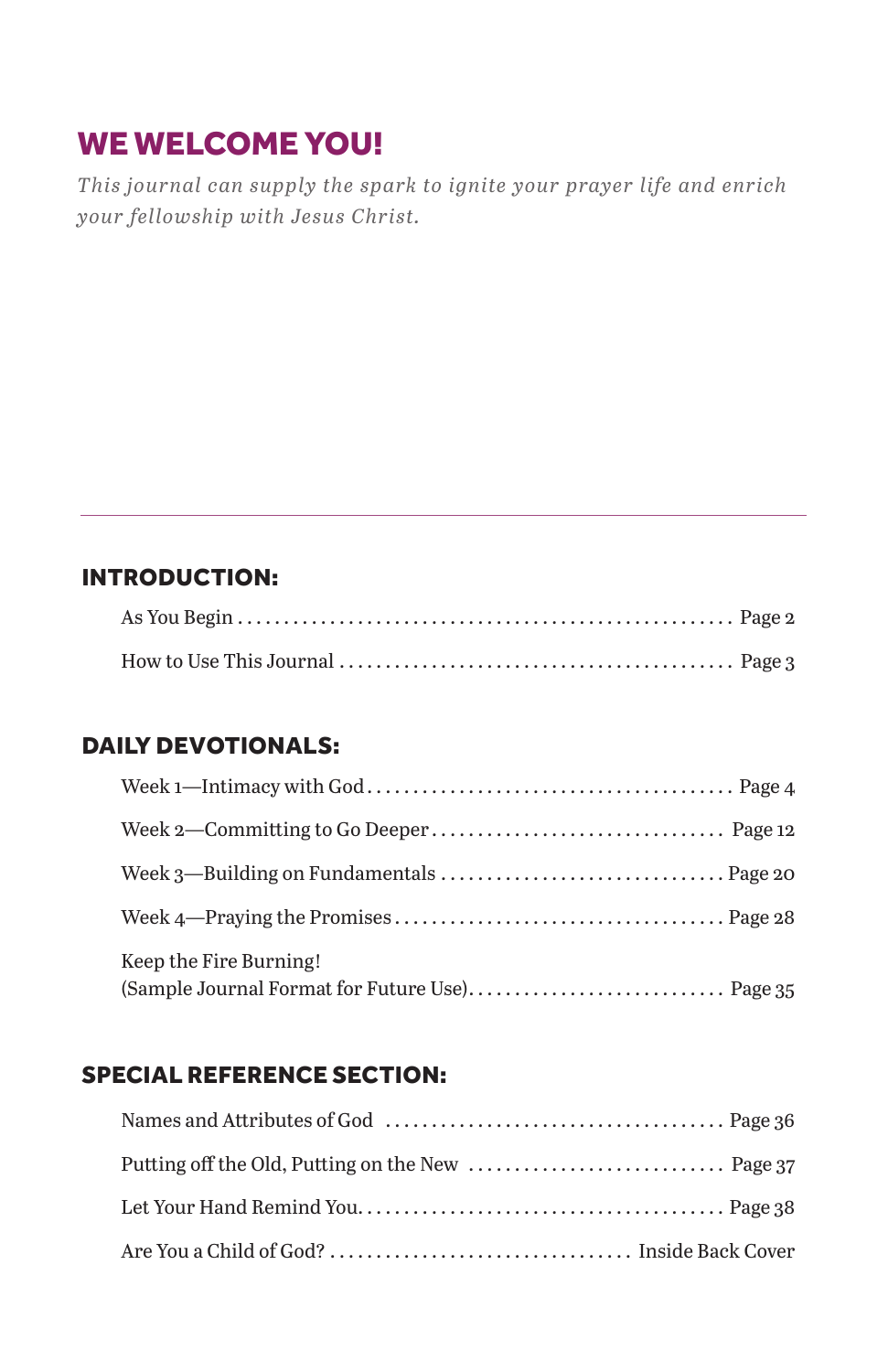## AS YOU BEGIN

A special feature of this journal will help you remember and apply what you learn. Use your hand to remind you how to pray as Jesus taught us. These points and Scriptures represent the first and most important principles Jesus taught about prayer. These principles, used daily, will ignite your prayer life with a growing personal relationship with God—the same deep, intimate relationship Jesus demonstrated.

These simple hand illustrations enable people of every language and culture to grasp and remember the key principles Jesus taught about prayer—a lifetime tool we can use personally and share with others.



As the palm is the foundation for fingers and thumb, time alone with God is the foundation for our personal relationship with Him (MATTHEW 6:6). We acknowledge the *relationship* — "Our Father" (MATTHEW 6:9).



Our thumb reminds us that we must *worship* God before we ask for anything. We "hallow His name" (MATTHEW 6:9).



Next we *surrender* our lives —"Your kingdom come, Your will be done" (MATTHEW 6:10).



Then we *ask* God to meet our needs —"Give us this day our daily bread" (MATTHEW 6:11).



Now we *confess* our sins —"Forgive us as we forgive others" (MATTHEW 6:12).



Then we seek *protection* —"Deliver us from the evil one" (MATTHEW 6:13).



...and return to *worship* —"for Yours is the kingdom and the power and the glory forever. Amen" (MATTHEW 6:13).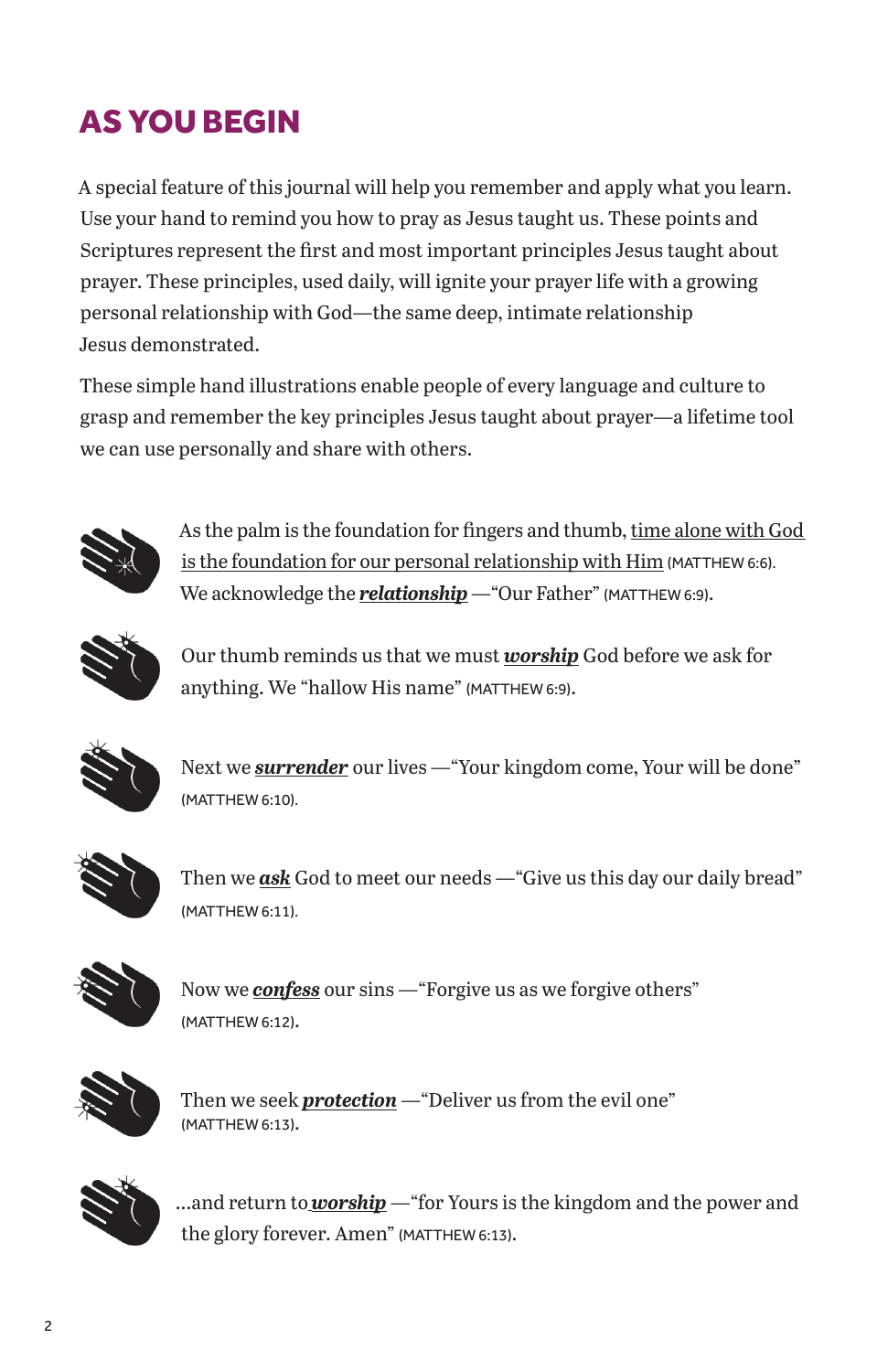## HOW TO USE THIS JOURNAL

This prayer journal can help you sharpen your ability to hear God's voice and apply what you hear.

This journaling method is effective and efficient, ideal for busy people with limited time. The format encourages you to write only a few words, and the questions help ensure that what you write will be more focused. Your brief entries will be easy to scan and review—especially helpful when you are seeking God's will and direction. *(See page 35 for ways to continue this journaling method on your own.)*

Begin each devotional message with a quick prayer—"Father, help me hear what You have for me today." You'll discover how clearly He will speak when you listen with your heart and desire to respond.

## SAMPLE JOURNAL PAGE

#### DATE: (Today's Date)

SCRIPTURE OR QUOTE: *This journal has Scriptures printed on each page as the heart of each devotional message. Later you will copy verses that provide special meaning from your personal Bible reading (see page 35):*

 "…the sheep listen to his [the shepherd's] voice. … his sheep follow him because they know his voice." (JOHN 10:3B, 4B, ESV)

#### WHAT DOES MY HEART SENSE GOD IS SAYING TO ME?

He is my Shepherd, and He wants me to hear and recognize His voice.

#### MY PRAYER RESPONSE

Please help me to know when my thoughts and impressions are from You.

#### MY IMPRESSION OF WHAT GOD WANTS ME TO DO

Trust Him to help me know when He is speaking to my heart, especially as I read the Bible.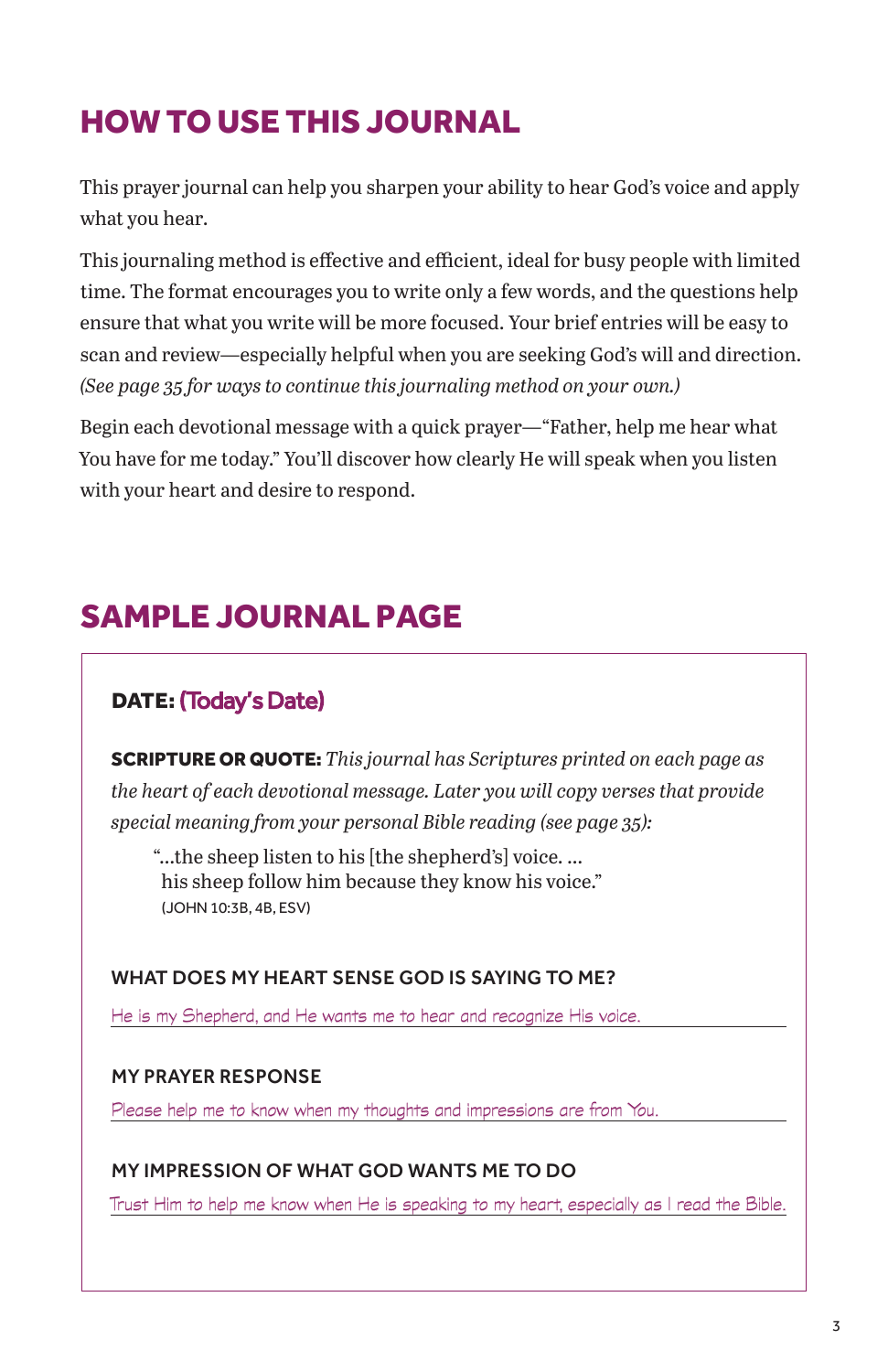#### WEEK ONE OVERVIEW IGNITE YOUR PRAYER LIFE THROUGH INTIMACY WITH GOD

#### Living in intimacy with God—*open to us all*

We are strongest in prayer and ministry when we are living in a close, personal relationship with God. This relationship is the heart of our Christian walk from which we develop a meaningful and effective prayer life.

Every Christian is meant to have the same personal closeness with God that John and the other apostles experienced.

…that which we have seen and heard we proclaim also to you, so that you too may have fellowship with us; and indeed *our fellowship is with the Father and with his Son Jesus Christ***.** (1 JOHN 1:3-4, italics added)

The word "fellowship" that John used refers to spiritual intimacy, to a close personal walk with the Lord.

#### The blessing of relationship—*knowing God personally*

Throughout His ministry, Jesus (whom we are to imitate) demonstrated with His daily life the kind of relationship we're to have with the Father. He knew the Father. He prayed to the Father. He was dependent upon the Father. That's how we are to live as well:

"And this is eternal life, that they *know* you, the only true God, and Jesus Christ whom you have sent." (JOHN 17:3, italics added)

The Amplified Bible gives us the full meaning of this word "know":

[For my determined purpose is] that I may know Him *[that I may progressively become more deeply and intimately acquainted with Him….]* (PHILIPPIANS 3:10, italics added)…

How amazing that we can know God this way! This is much more than just understanding facts about Him. It is knowing God Himself—from the day we receive Christ and throughout eternity. This is essential if we want to ignite our prayer lives to set us ablaze for Him as we minister, serve and live day by day.

This is the same personal relationship Jesus declared He will have with us:

"I am the good shepherd. I *know* my sheep and my sheep *know* me [they will progressively become more deeply and intimately acquainted with Me]…." (JOHN 10:14, emphasis and definition of "know" added)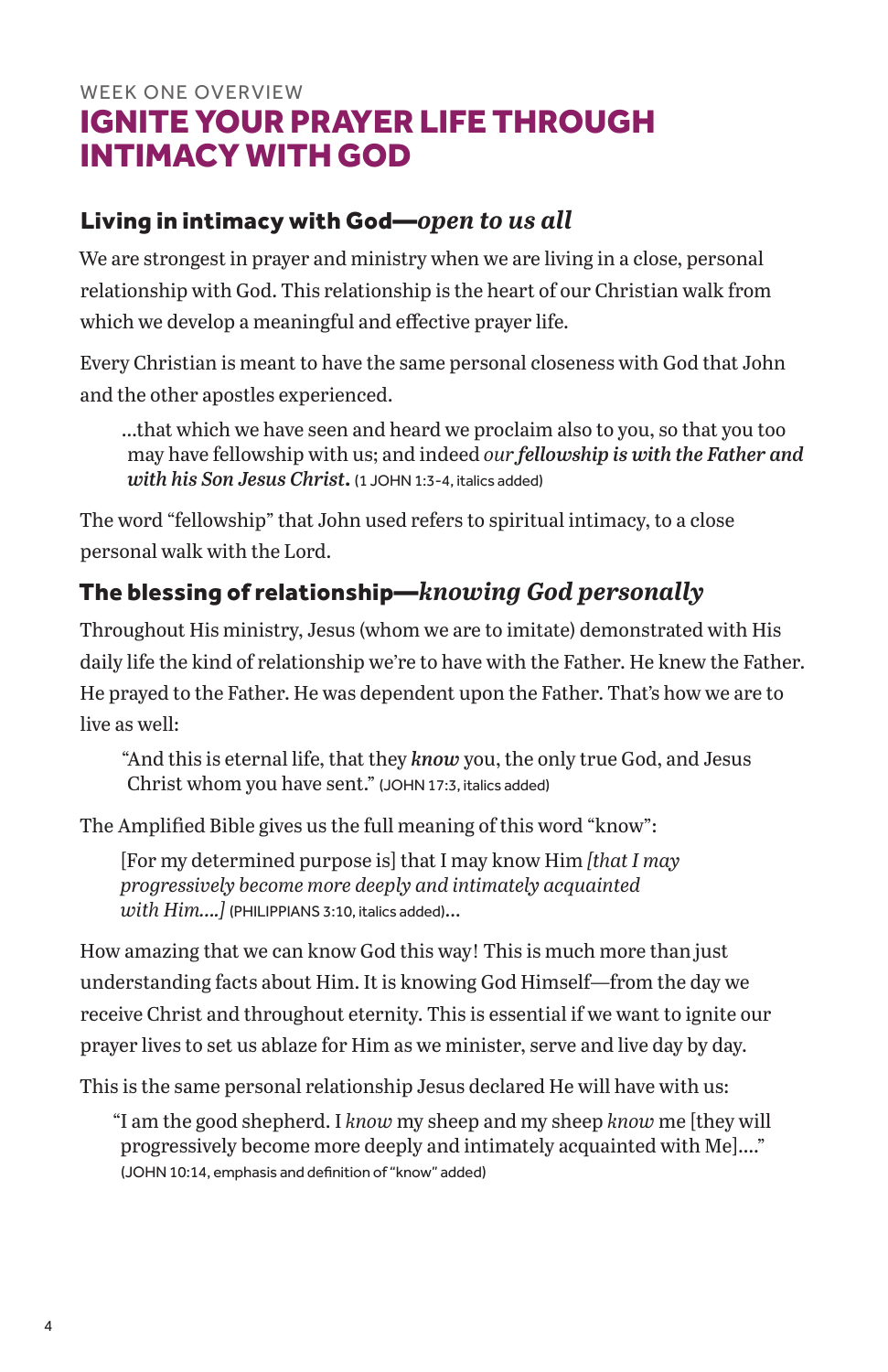#### Prayer is how we live in this relationship—*and walk with God*

When we spend time alone with God in prayer, He welcomes us into a personal relationship of growing spiritual intimacy. In this relationship we not only sense His presence and speak to Him as we move through our days, but also learn to hear His voice:

...the sheep follow [the shepherd], for they *know* his voice. (JOHN 10:4-5, italics added)

Daily consistency is the important thing. It does not have to be a long period of time, but *it is not an option if we want to know God in a personal way*. God will honor even a few minutes a day if we devote them to Him, reading His Word and praying as Jesus taught.

Beginning and continuing—*igniting*—such a relationship is the focus of this week's devotionals. As we begin, let us recognize that *active service for God* is not the same thing as spiritual intimacy. Empowered service that bears fruit is the *result* of an intimate walk with God, not the cause.

Service can be effective and bear fruit, but without the relationship we may not experience the fullness of God's will. We may be out of step with His timing or working in our own strength instead of His. Without the relationship, we may succeed in our own plans but not fully succeed in His, settling for the good and missing the best.

#### Where do we begin?—*let Jesus teach us*

In His Sermon on the Mount, Jesus laid out fundamental principles of prayer that will help us ignite and maintain personal fellowship with God and develop a meaningful and effective prayer life.

Jesus taught that we must spend time alone with God every day (MATTHEW 6:6). *Everything else He taught about prayer and spiritual intimacy rests on this requirement.* Jesus followed this revelation with principles for effective daily prayer, which we refer to as the "Lord's Prayer" or the "Our Father" (MATTHEW 6:9-13).

This week, we begin applying these fundamental prayer principles. We'll see why these principles help us ignite our prayer lives that we may grow deeper in our relationship with God and more effective in prayer.

*Pause now to ask God to help you to apply these principles of prayer….*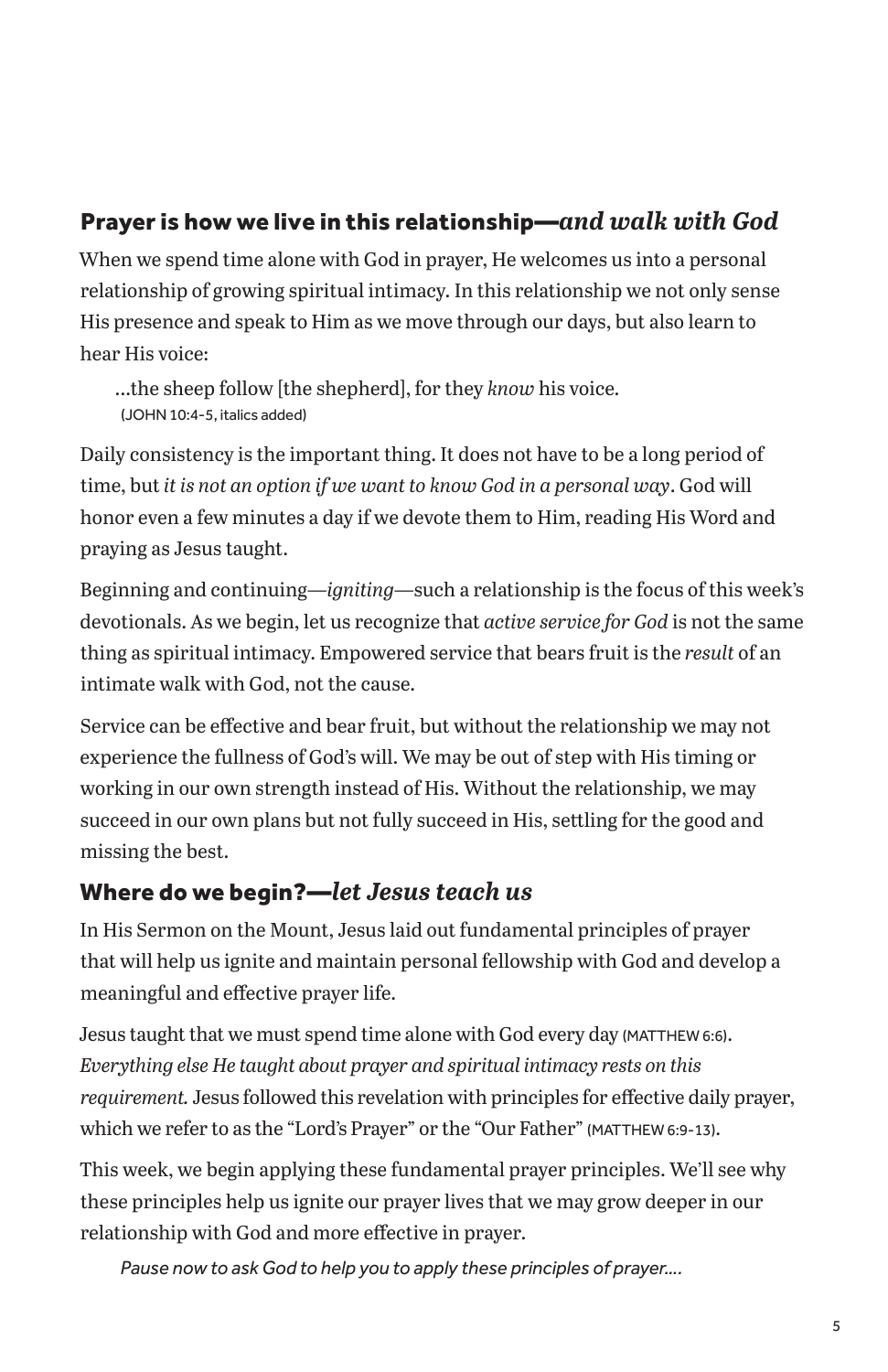#### WEEK ONE, DAY ONE TIME WITH GOD



"But when you pray, go into your room and shut the door and pray to your Father who is in secret. And your Father who sees in secret will reward you." (MATTHEW 6:6)

Jesus didn't mean that we must go into a room and shut the door. He did not do that when He prayed. But He did find ways to be alone with God, and that's what He is telling us to do today. To know God personally, we must spend time alone with Him every day, time that is devoted to Him and free of distractions.

Jesus said *when* we pray, not *if*. And we know He meant *every day* because in the model prayer that follows, we're told to ask "this day" for our "daily" bread. In this model prayer He provides a pattern for our daily prayer lives.

*Time alone with God is essential for everything else Jesus taught about prayer.* It all rests on this principle. Fortunately, Jesus did not say we have to spend a long time every day, just consistent time. It is amazing what God can and will do if we'll devote a few minutes to Him every morning.

*Why do you think it would be important to spend at least a few minutes alone with God every day?... Perhaps you should ask Him what He thinks….* 

#### JOURNAL TO REMEMBER

Date:

#### WHAT DOES MY HEART SENSE GOD IS SAYING TO ME?

MY PRAYER RESPONSE—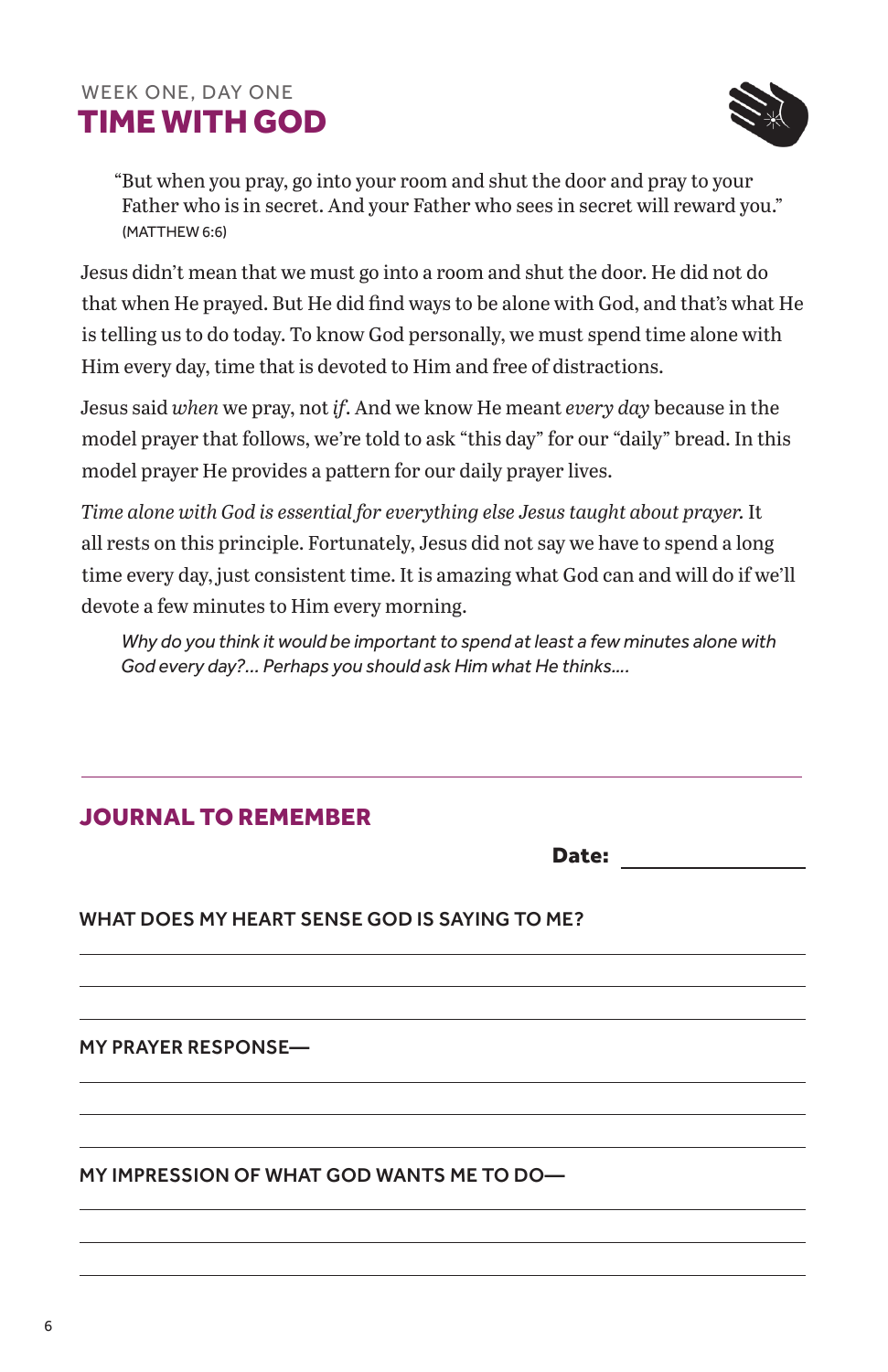#### WEEK ONE, DAY TWO RELATIONSHIP WITH OUR FATHER



"Our Father in heaven…." (MATTHEW 6:9A)

This is the beginning of Jesus' teaching for our daily prayer lives. Many of us don't immediately grasp the importance of the simple salutation, "Our Father." But it was revolutionary to those Jesus was teaching. In the Old Testament, God was rarely addressed as Father and then it referred to His being the Father of His people.

"Father" is a family term, a word indicating the relationship we are privileged to have as God's children—for eternity!—if we believe and receive Jesus (JOHN 1:12). This relationship can never be broken. No one can separate us from His love (ROMANS 8:35-39). Because we have been made alive through Christ (EPHESIANS 2:5) and saved through faith (EPHESIANS 2:8), we are confident that we have been adopted into His family (ROMANS 8:15). (If you have questions about this, turn to the inside back cover of this journal, "Are You a Child of God?") What a great privilege is ours, to be children of God (1 JOHN 3:1)!

*Now pause to thank God that you can call Him Father.... Take a moment to reflect on what an amazing truth this is....Pause and ask Him what He thinks of you as His child….* 

#### JOURNAL TO REMEMBER

Date:

#### WHAT DOES MY HEART SENSE GOD IS SAYING TO ME?

MY PRAYER RESPONSE—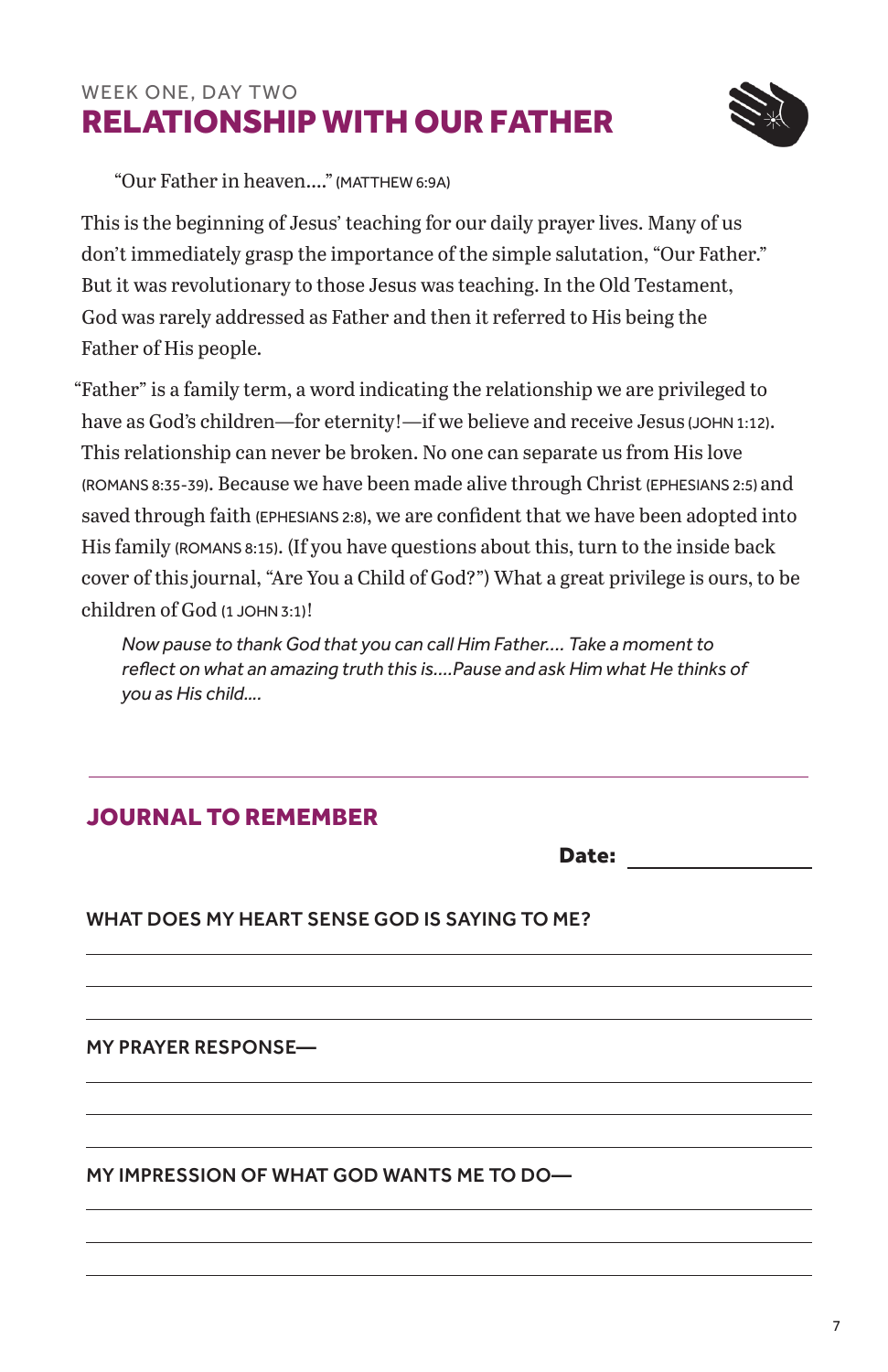

"...hallowed be your name." (MATTHEW 6:9B)

Jesus teaches us to begin our prayers with worship. After coming to God like a child to a loving Father, we worship Him for who He is. We are to "hallow" Him, to set Him apart in our heart and mind as holy.

We are to spend a few moments in personal worship before we ask Him to meet our needs. Jesus teaches us to worship Him by name because His names reveal who He is. He is our Creator, our Savior, our Shepherd and King (PSALM 139:13; JUDE 25; HEBREWS 13:20B; 1 TIMOTHY 1:17) and more!

When we begin each day by honoring God with our personal worship, our minds turn from our problems and concerns to focus on Him, the One who can help. We need this encouragement to strengthen us for the day.

*How do you think worshiping God might help build our faith?*

*Are there ways in which you could make your daily time of personal worship more meaningful for you and for God?* 

*Ask God what He thinks....* 

#### JOURNAL TO REMEMBER

DATE:

WHAT DOES MY HEART SENSE GOD IS SAYING TO ME?

MY PRAYER RESPONSE—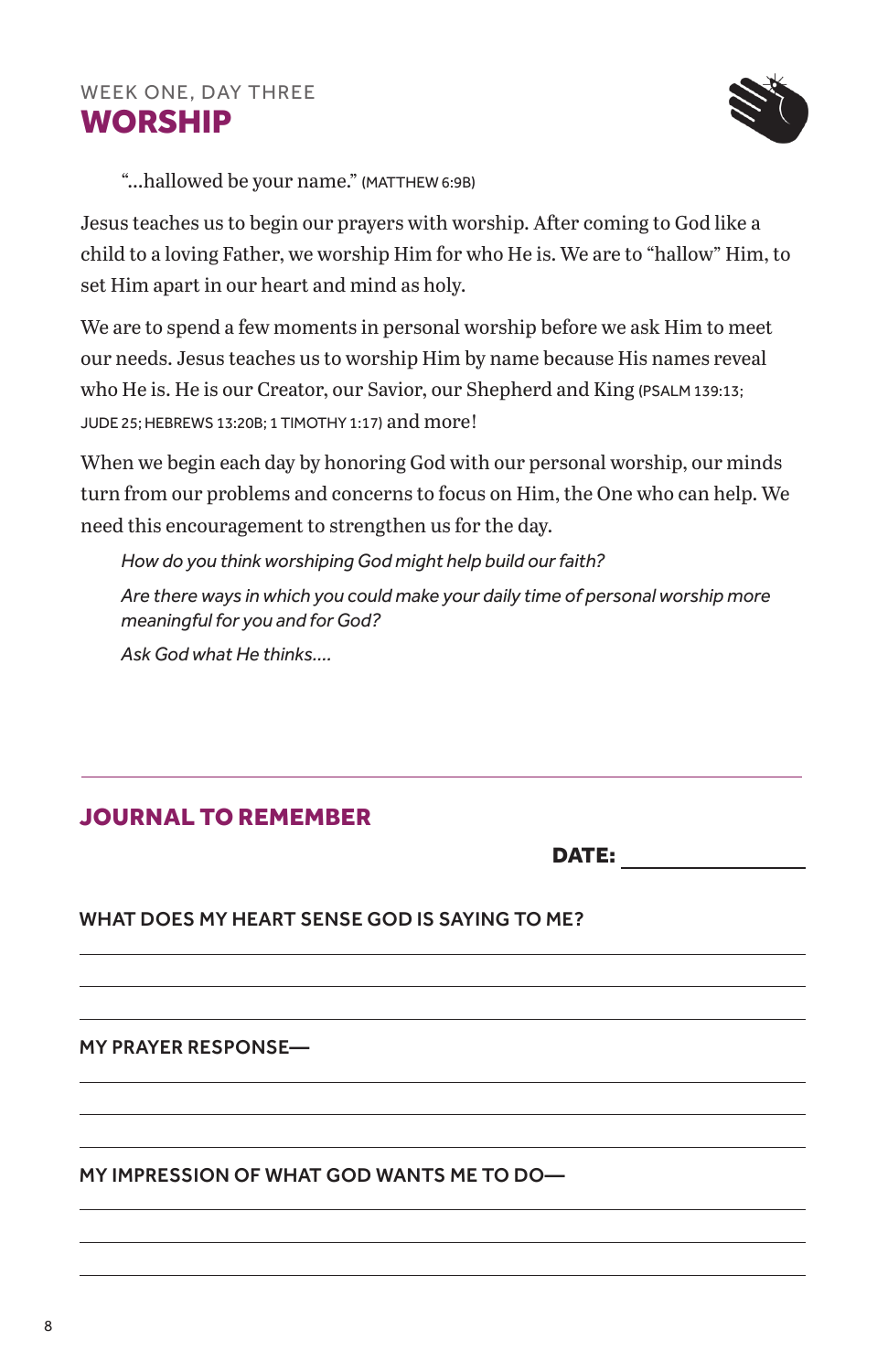#### WEEK ONE, DAY FOUR SURRENDER



"Your kingdom come, your will be done, on earth as it is in heaven." (MATTHEW 6:10)

In this model prayer, Jesus speaks in the plural (our Father). Yet it is still very personal and individual in its focus. We each have a personal relationship with our Father, and we worship Him from hearts filled with a growing personal love for Him as our close relationship with Him develops.

This then becomes our personal prayer of surrender: "May Your kingdom come in me today; may Your will be done in my life right now." When we give God our lives, we ask Him to take control and to work His will in and through us for His kingdom purpose and glory every day. The kingdom is wherever the King resides ["the kingdom of God is within you" (LUKE 17:21)] and where He resides, He must reign.

*Is this the desire of your heart? Is your life a demonstration of this truth? Ask God if there is anything in your life that you have not fully surrendered….* 

#### JOURNAL TO REMEMBER

DATE:

#### WHAT DOES MY HEART SENSE GOD IS SAYING TO ME?

MY PRAYER RESPONSE—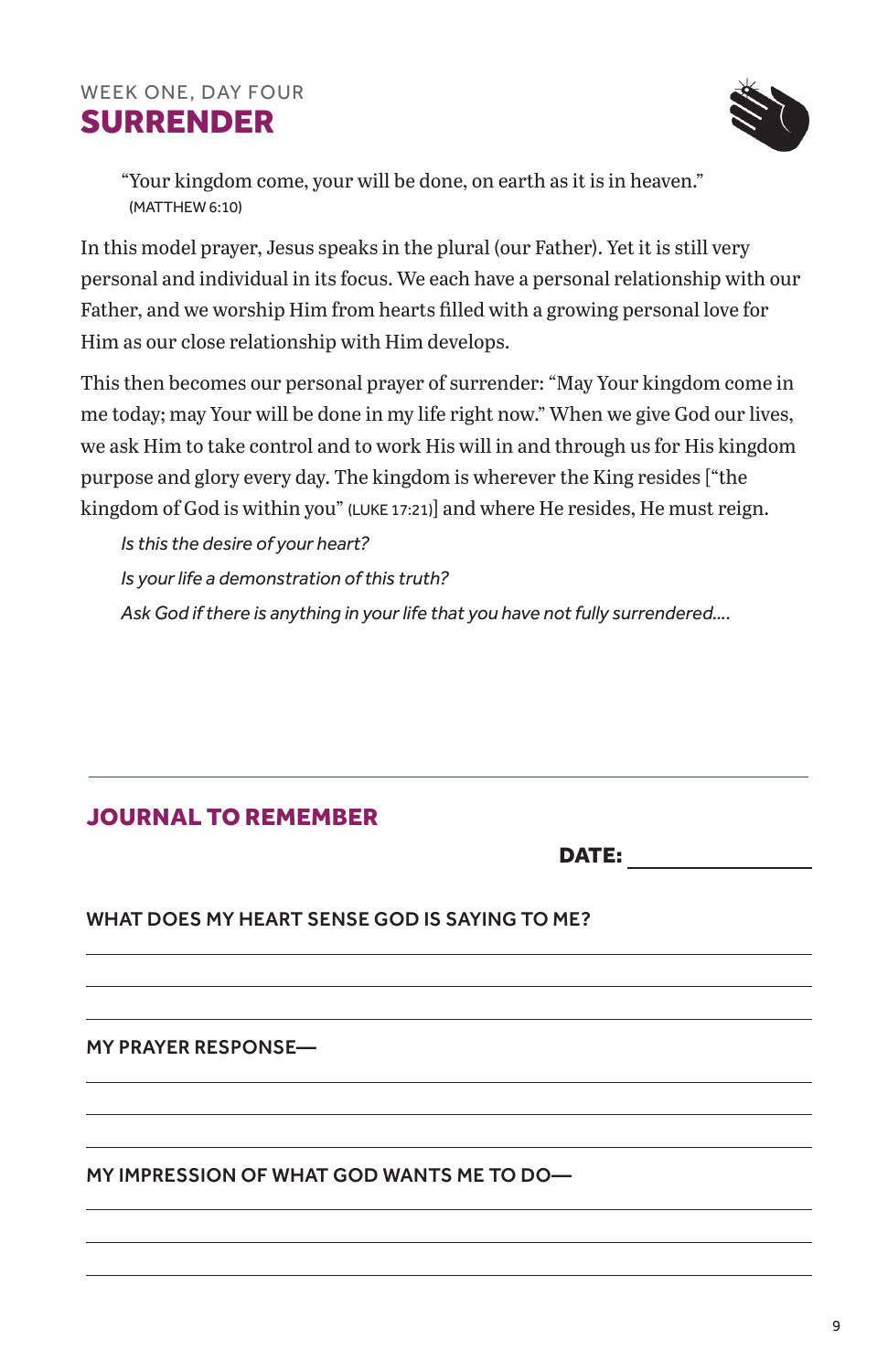

"Give us this day our daily bread." (MATTHEW 6:11)

With this simple instruction, Jesus teaches several key points about prayer. First, we are to pray every day.

Second, we should pray early in the day—it doesn't make much sense to ask for *this day's* bread at the end of the day. We must always think in terms of giving God the first and best of what we have. And time is our most precious commodity.

Third and most important: when Jesus taught the steps of prayer, He didn't put asking first. Yet asking typically makes up the biggest share of our daily prayers. Perhaps that is why Jesus made such a point to teach us His pattern for prayer, making clear that we're to begin our prayers with at least a few moments of personal worship and surrender. Such worship is our way of expressing our love and appreciation to our heavenly Father who is so willing and able to give. Only then do we ask.

*Think about your prayers of the last few days. What has the pattern of your prayer life been?*

*If you find it difficult to pray every day, or early in the day, ask God to help you....*

#### JOURNAL TO REMEMBER

DATE:

WHAT DOES MY HEART SENSE GOD IS SAYING TO ME?

MY PRAYER RESPONSE—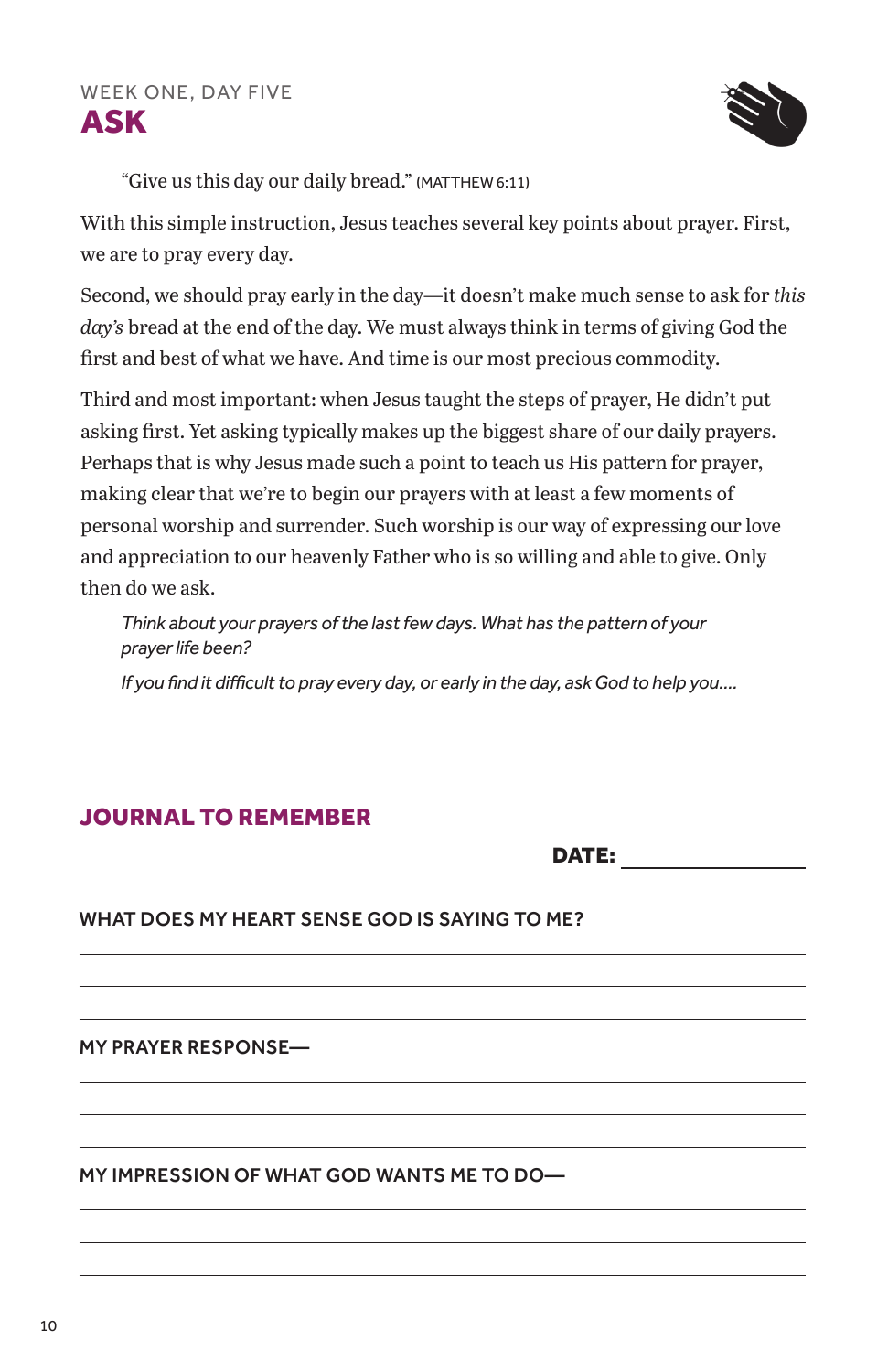## PRACTICAL APPLICATION

#### Be encouraged—*God will help you*

It's not the length of time we spend in prayer that honors God, but what we do with the time. We can ignite our prayer life and honor God by building our relationship of intimacy with Him, even if we spend only 10 minutes a day. That's a starting point that God will use in remarkable ways, if we are consistent and keep our focus on Him.

God will use our steps of faithful obedience to help ignite our prayer lives for the first time, or to re-ignite a prayer life that has somehow grown cold. He can use a new level of commitment and consistency in prayer to fan the flame we may have started years ago. He can set our prayer lives ablaze in ways we never dreamed we would experience.

#### Begin where you are—*to ignite, restart or add fuel to your existing prayer life*

#### Our Father—*relationship*

Briefly pause to consider what it means to you to be a child of God. Think about the sacrifice Jesus made for you on the cross, and thank Him for it. Thank God for the basic things—giving you life, drawing you to Himself. Bask in His fatherly love.

#### Hallow Your name—*worship*

Reflect on some of God's names, characteristics and attributes. You might pray along these lines—

*Father, I love you because… (You are faithful, kind and compassionate….)*

*Father, I worship you because… (You are holy, You are Almighty God, my Lord and my King, my Savior….)*

#### Your kingdom come—*surrender*

Take one minute to give God your life. Name some of the ways you want to yield your mind, heart, will, attitudes, dreams and goals.

#### Give us this day our daily bread—*ask*

Keep in mind that we are to pray without ceasing—we don't have to do all our asking at one time. You may find it helpful to ask for just a few essentials in your morning prayer and then continue asking for your personal needs and the needs of others as you move through your day.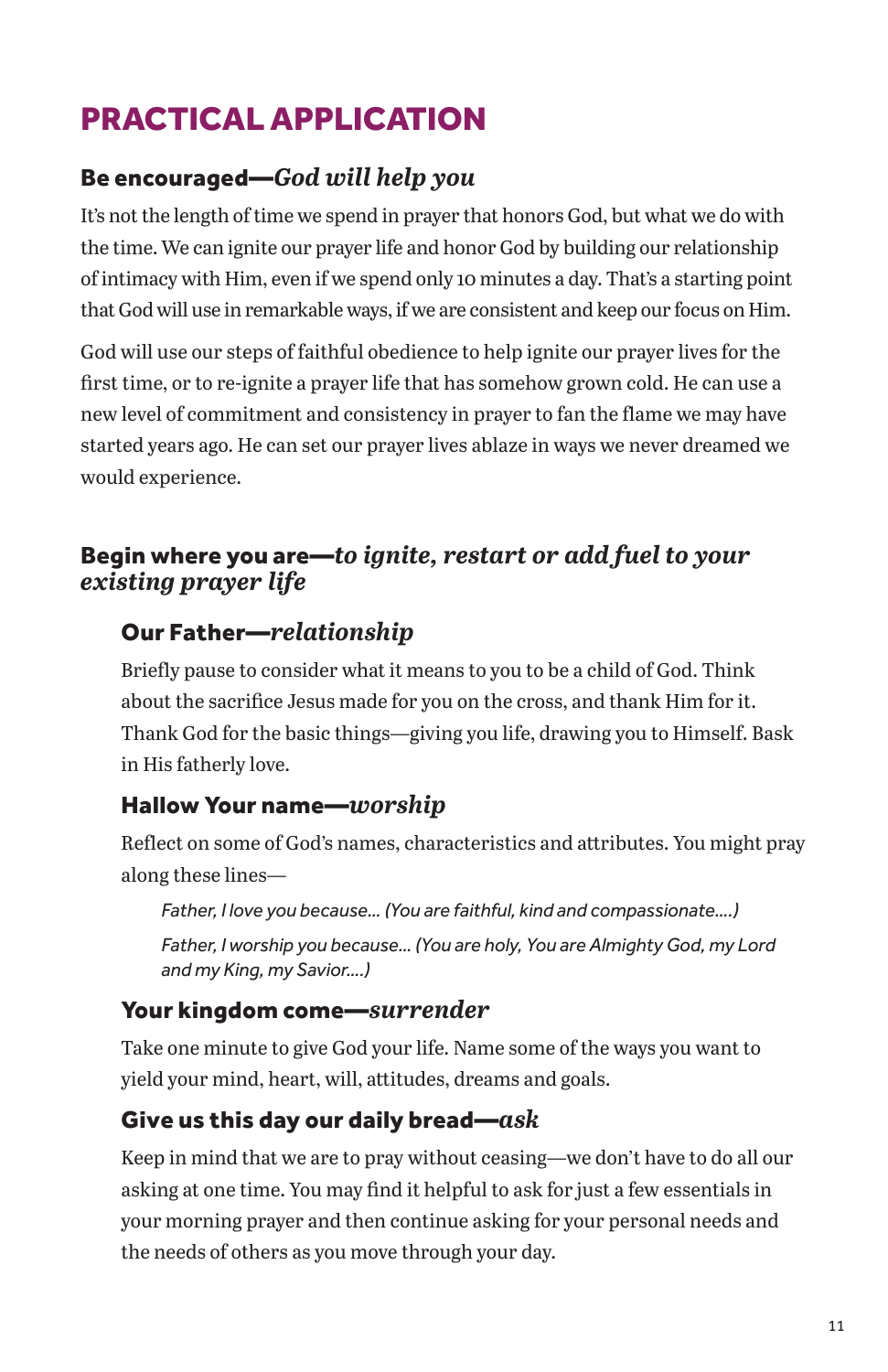#### WEEK TWO OVERVIEW FAN THE FLAME OF YOUR PRAYER LIFE BY COMMITTING TO GO DEEPER

#### David, our example—*A man after God's heart*

What an encouragement David is to us! As both shepherd boy and king, he lived in a special, deep intimacy with the Lord. And despite his sins, he will always be known as a man after God's heart (ACTS 13:22).

That truth brings us much hope: *we don't have to live perfect lives to have an intimate relationship with God.* But we do have to confess our sins, so we are able to draw near to Him with clean hands and a pure heart (JAMES 4:8). Let's look briefly at David's relationship with the Lord, the pain his sin caused him, what he did about it and how God forgave him:

David's love for God was obvious—

One thing have I asked of the LORD, that will I seek after: that I may dwell in the house of the LORD all the days of my life…. (PSALM 27:4A)

David's sin separated him from God—

For my iniquities have gone over my head…. I go about mourning…. My heart throbs; my strength fails…. (PSALM 38:4A, 6B, 10A, NASB)

David's confession—

Have mercy on me, O God, according to your steadfast love; according to your abundant mercy blot out my transgressions. Wash me thoroughly from my iniquity and cleanse me from my sin! (PSALM 51:1-2)

God's mercy restored their fellowship—

Blessed is the one whose transgression is forgiven, whose sin is covered. ...I acknowledged my sin to you and I did not cover my iniquity; ...and you forgave the iniquity of my sin. ...You surround me with songs of deliverance. (PSALM 32:1, 5, 7, NIV)

#### Lesson for us today—*Though David's intimate closeness with God was restored, for a time it was hindered by unconfessed sin.*

That's a startling thought for most of us. Yet what was true for David is equally true for us today:

…but your iniquities have made a separation between you and your God and your sins have hidden his face from you so that he does not hear. (ISAIAH 59:2)

If I had cherished iniquity in my heart, the Lord would not have listened. (PSALM 66:18)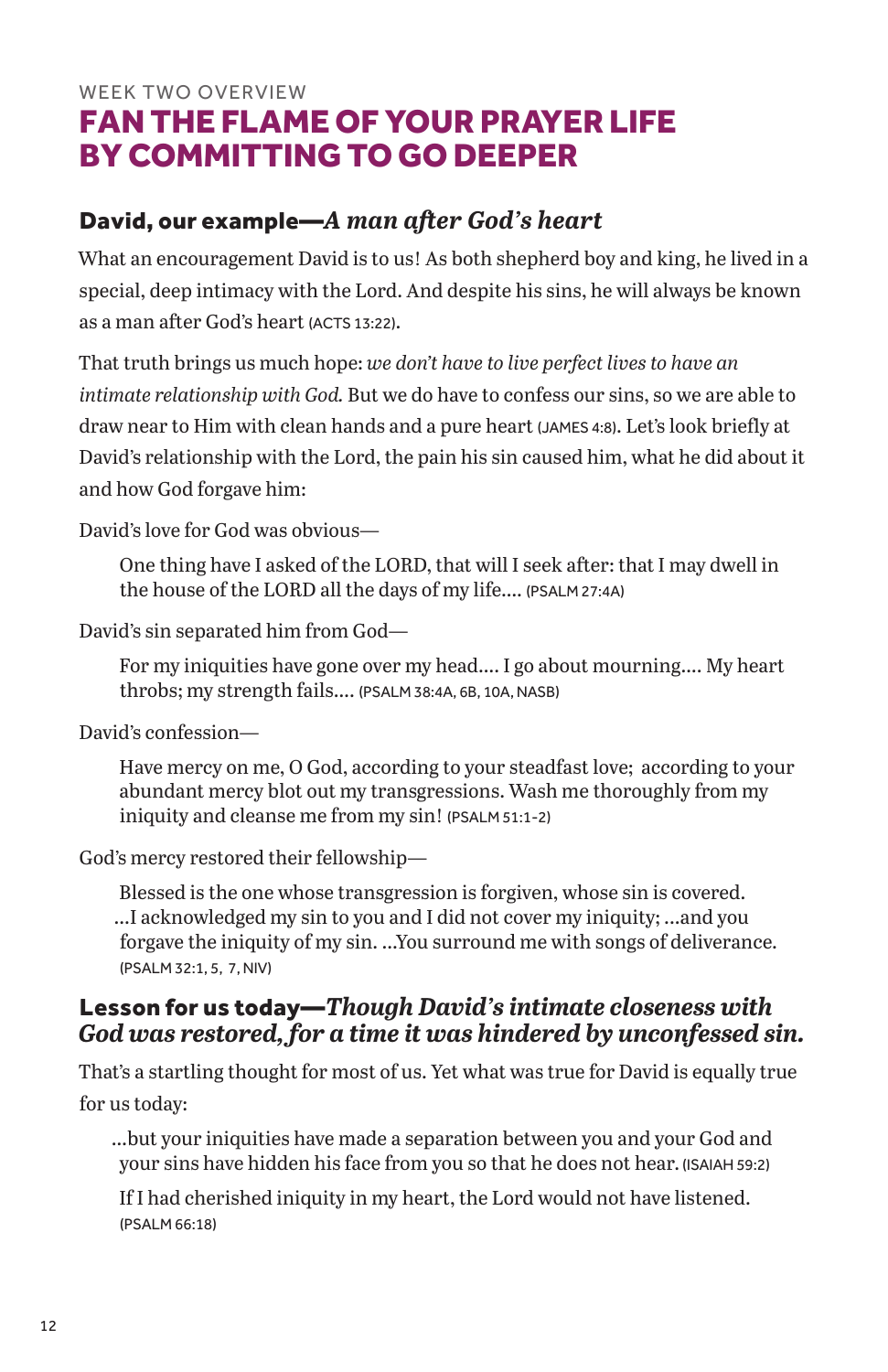These verses speak of *iniquity* or *unconfessed sin*, which is an act or omission that we know to be sin but choose not to confess, repent of and turn from. It is a sin that is so much a part of our lives that it has become a way of thinking and reacting to people, things or circumstances.

We see in David's life that unconfessed sin can prevent God from even listening to, much less answering, our prayers! This is why Jesus emphasized daily confession of sins.

Other verses refer to hindrances to answered prayer as well. Jesus warned, for example, against praying to impress others:

...you must not be like the hypocrites...they love to stand and pray...that they may be seen by others. Truly...they have received their reward. (MATTHEW 6:5B)

Unbiblical relationships between husbands and wives also can interfere with prayer:

Likewise, husbands, live with your wives in an understanding way, showing honor to the woman as the weaker vessel...so that your prayers may not be hindered. (1 PETER 3:7)

#### Loss of fellowship—*Not loss of salvation*

These Scriptures *do not*, however, mean that we can lose our salvation. Salvation is accomplished once and for all through Christ, our faith in Him and in His finished work on our behalf. It is bad enough that unconfessed sin *keeps us from personal closeness and intimate fellowship with God.* 

#### We need never live apart from intimacy with God— *He is ready to forgive*

The remedy is to confess our sins to God every day. In your morning quiet time, pray: "Lord, please search my heart and show me anything that might hinder my living in intimacy with You today—so that I may confess and be forgiven, according to Your promise." (1 JOHN 1:9)

This is something Jesus clearly teaches that we should do, and we'll consider it this week.

*Pause now to ask God to guide you….*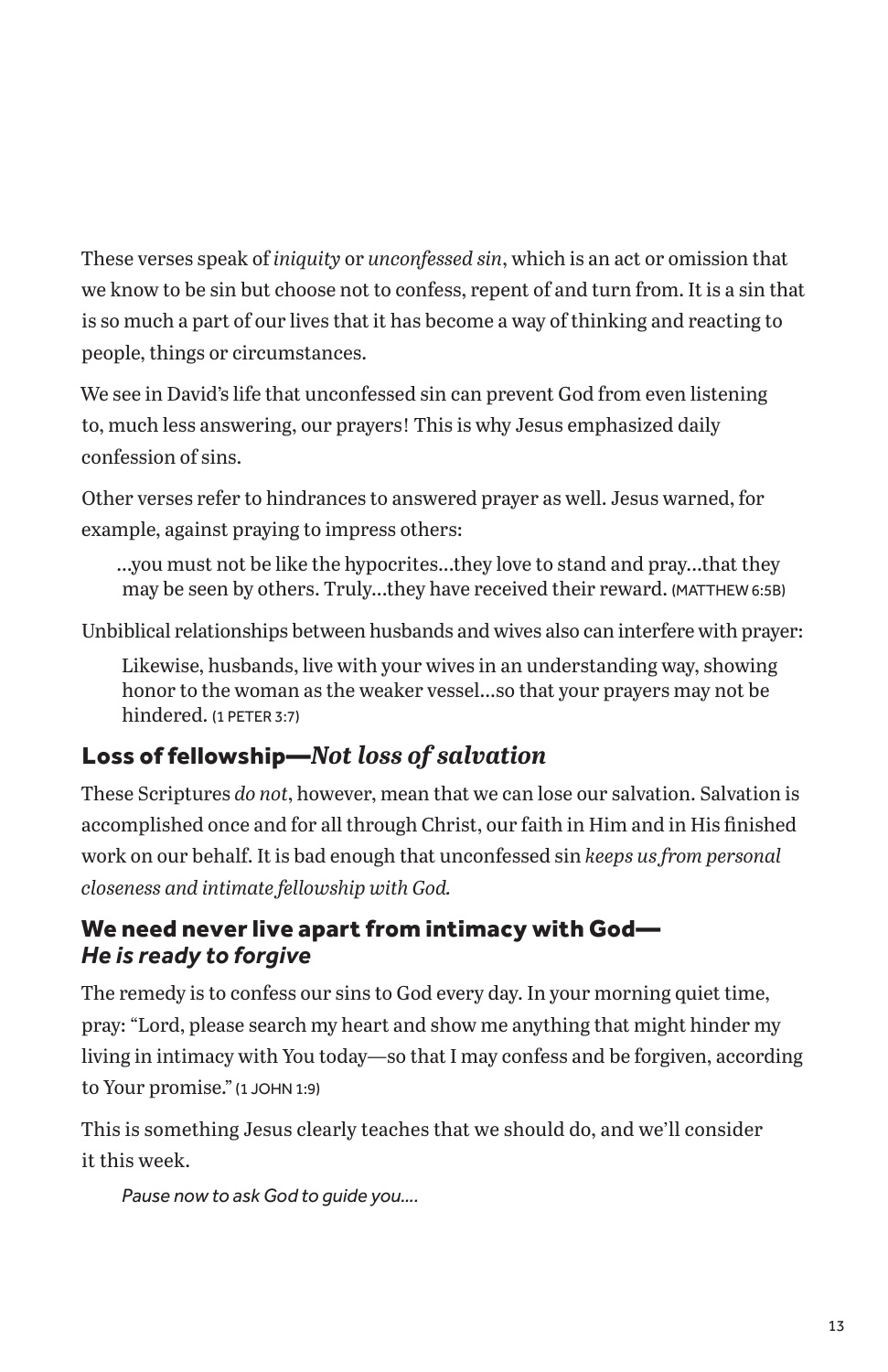#### WEEK TWO, DAY ONE JESUS TEACHES DAILY CONFESSION



"...and forgive us our sins…." (MATTHEW 6:12A, TLB)

Some Bibles say forgive us our "debts" or "transgressions" or "trespasses," all of which mean sins. When Jesus gave us the pattern for our daily prayers, He clearly said that we should confess our sins.

Note that Jesus didn't say "sin" but "sins." We should confess our sins individually, specifically. We are not informing God. He already knows. This is for us. God wants us to identify our own actions—or inactions—and to confess each one (agreeing with Him that it is sin) to receive His mercy and cleansing (1 JOHN 1:9). He wants our fellowship with Him to be unimpaired.

By confessing our sins daily, we will be able to enjoy uninterrupted fellowship with God. Each morning as we begin our prayers, we acknowledge our relationship with God, our Father; we worship Him, we surrender to Him and ask—

*Is there any sin in my life that I've not recognized as sin? Anything I am excusing or overlooking?... Or not wanting to face? Search my heart and show me my sins from Your point of view....*

#### JOURNAL TO REMEMBER

DATE:

WHAT DOES MY HEART SENSE GOD IS SAYING TO ME?

MY PRAYER RESPONSE—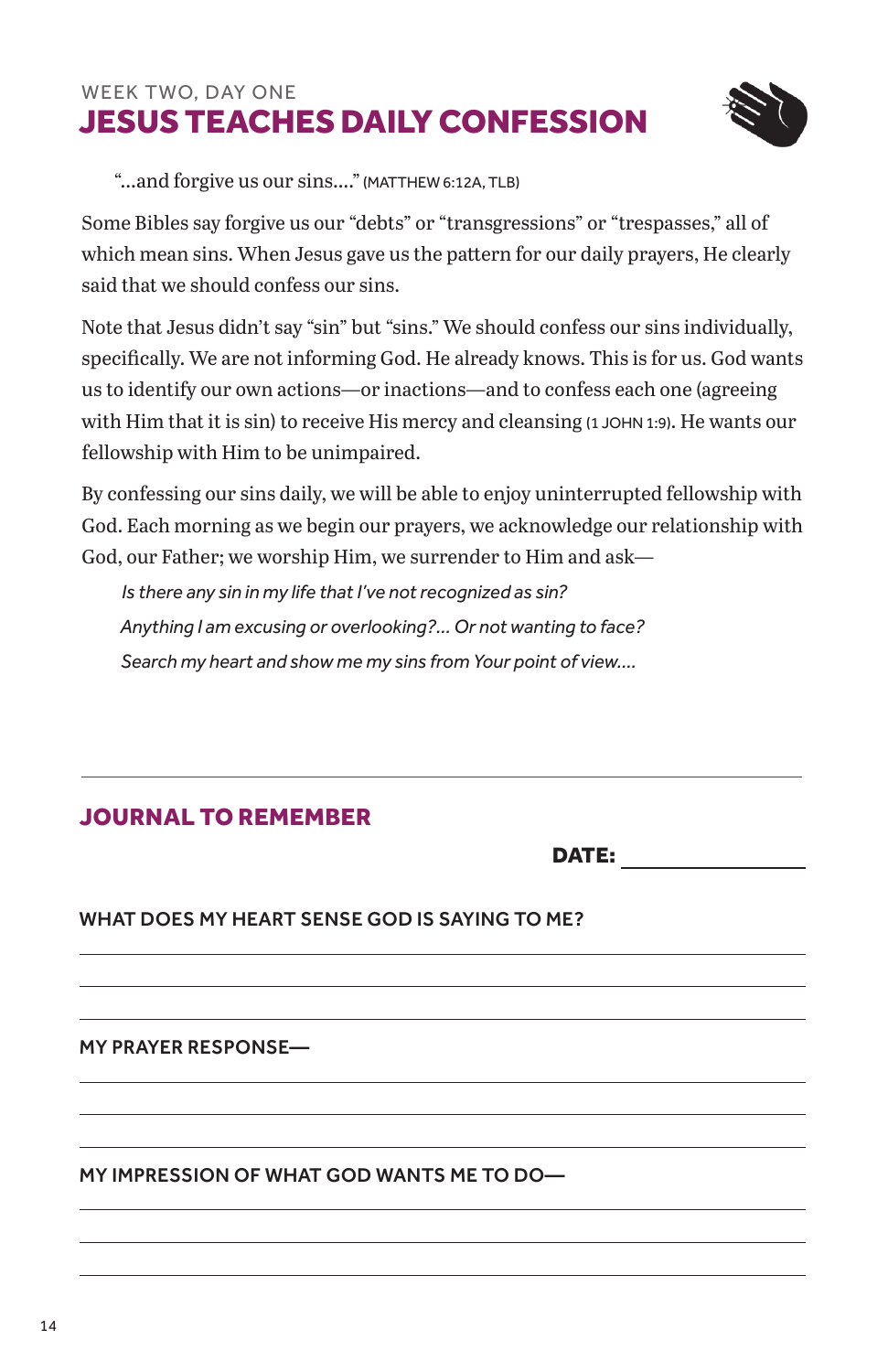#### WEEK TWO, DAY TWO DAVID'S SENSITIVITY



"For I know my transgressions and my sin is ever before me. Against you, you only, have I sinned and done what is evil in your sight…." (PSALM 51:3-4)

Again, we look to David as our example. David was sensitive to sin in his life, though he tried to ignore it. When he sinned with Bathsheba and had her husband killed (2 SAMUEL 11:2-24), he did not immediately confess. Psalms 32 and 38 describe his utter misery. When God sent the prophet Nathan to confront David, his response to God was simply, I have sinned against You and You only (PSALM 51:4). He made no excuse but asked God to forgive him and restore him to fellowship. (PSALM 51:1-2, 7, 10-12)

That's why David, such a sinner, is still known today as the man after God's own heart. He wasn't perfect, but he loved the Lord. He was broken over his sins and willing to seek God's forgiveness.

*What have you learned from David today?*

*Ask now, as we all should: Father, break my heart over sin in my life. Help me to see it as an offense against You and to be willing to confess....*

#### JOURNAL TO REMEMBER

DATE:

#### WHAT DOES MY HEART SENSE GOD IS SAYING TO ME?

MY PRAYER RESPONSE—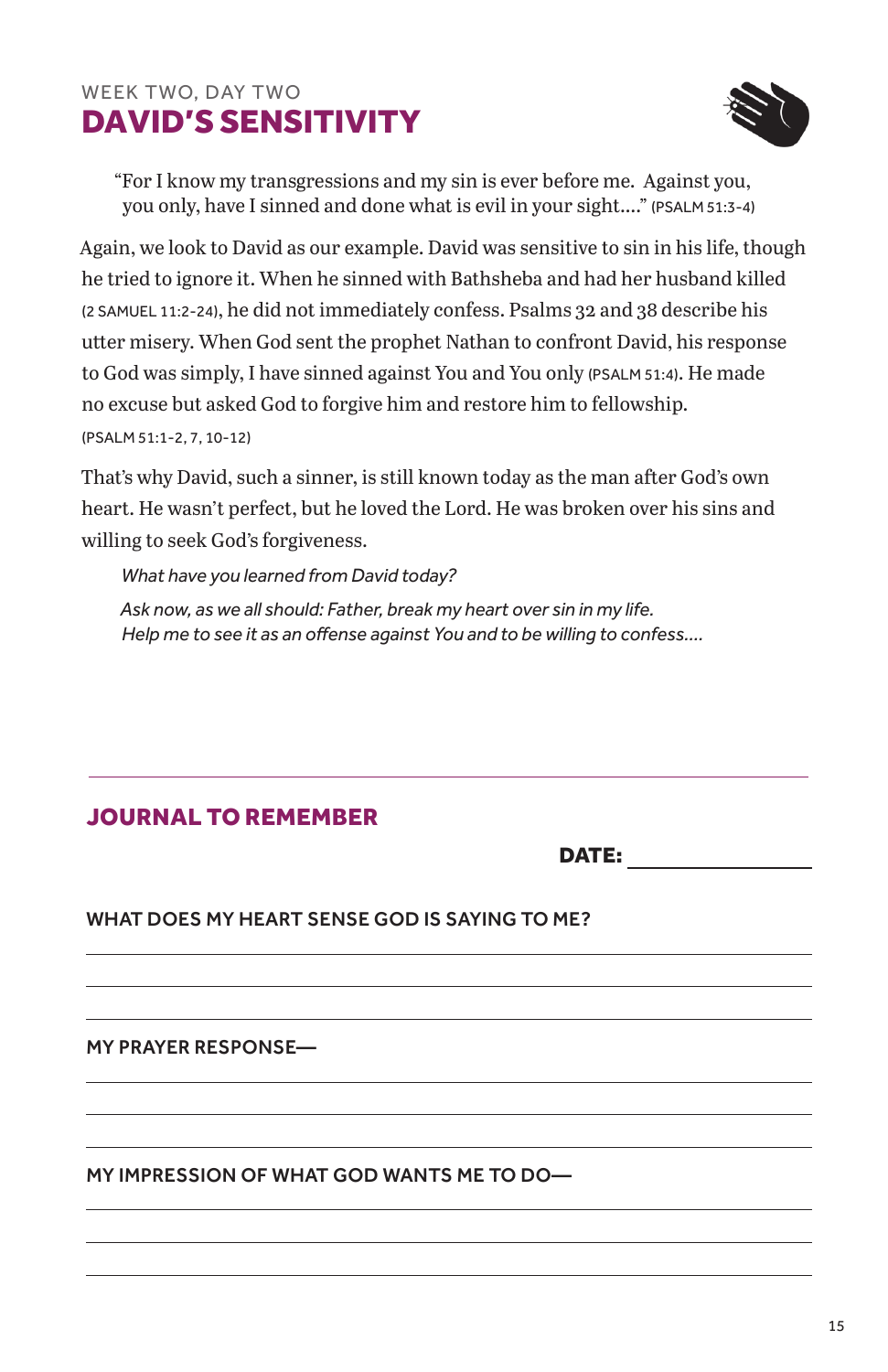#### WEEK TWO, DAY THREE NEED TO FORGIVE



"...forgive us our sins as we forgive those who have sinned against us." (MATTHEW 6:12, TLB)

We are to ask God to forgive us *as we forgive others.*

We're to forgive others—not only because we feel like it or the other person apologizes first, but because Jesus says we must. Forgiveness does not require us to accept or excuse an offense or to remain in a hurtful relationship. It means we cancel their debt. It is a matter of will and obedience, not emotion (EPHESIANS 4:32).

Unforgiveness is an acid that destroys its own container. If we refuse to forgive others, we hurt ourselves, building up resentment and bitterness that will affect our fellowship with God and with others. We forgive them not for their sake, but for ours.

And God will help us, if we ask Him.

*Does anyone come to mind? Do you have anger, resentments or grudges? If not, thank God that you have no issues with unforgiveness.... Otherwise, ask for His grace and strength to forgive unconditionally....*

#### JOURNAL TO REMEMBER

DATE:

WHAT DOES MY HEART SENSE GOD IS SAYING TO ME?

MY PRAYER RESPONSE—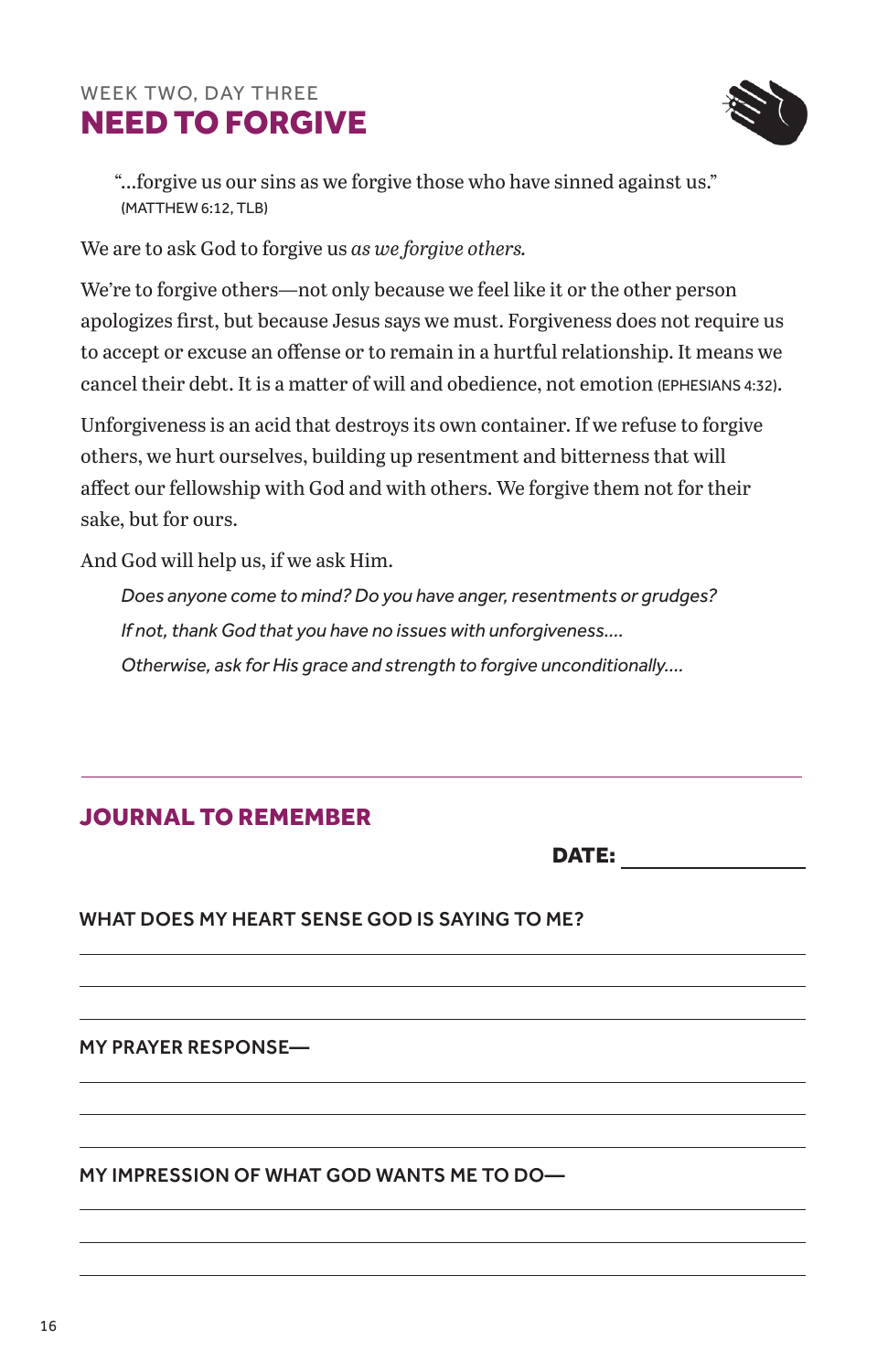#### WEEK TWO, DAY FOUR **TEMPTATION**



"Lead us not into temptation…." (MATTHEW 6:13A, NIV)

Satan is our tempter (1 THESSALONIANS 3:5). He is not obvious (2 CORINTHIANS 11:3). Rather, he subtly places choices before us that seem good (and are not essentially "bad"), but that distract us from God's purposes for our lives. We are often tempted to settle for second best, to make a choice that is less than all God wants for us.

The more subtle temptations are those we may not recognize—such as being too busy for prayer, pride that prevents our full surrender or worry that interrupts our peace. Jesus teaches us to ask for His help to deliver us from Satan's temptations, to protect us from our enemy's tricks and deceptions.

*What is our best defense against Satan's lies and deceptions? Ask God to help you to always be able to tell the real from the counterfeit....*

#### JOURNAL TO REMEMBER

DATE:

#### WHAT DOES MY HEART SENSE GOD IS SAYING TO ME?

MY PRAYER RESPONSE—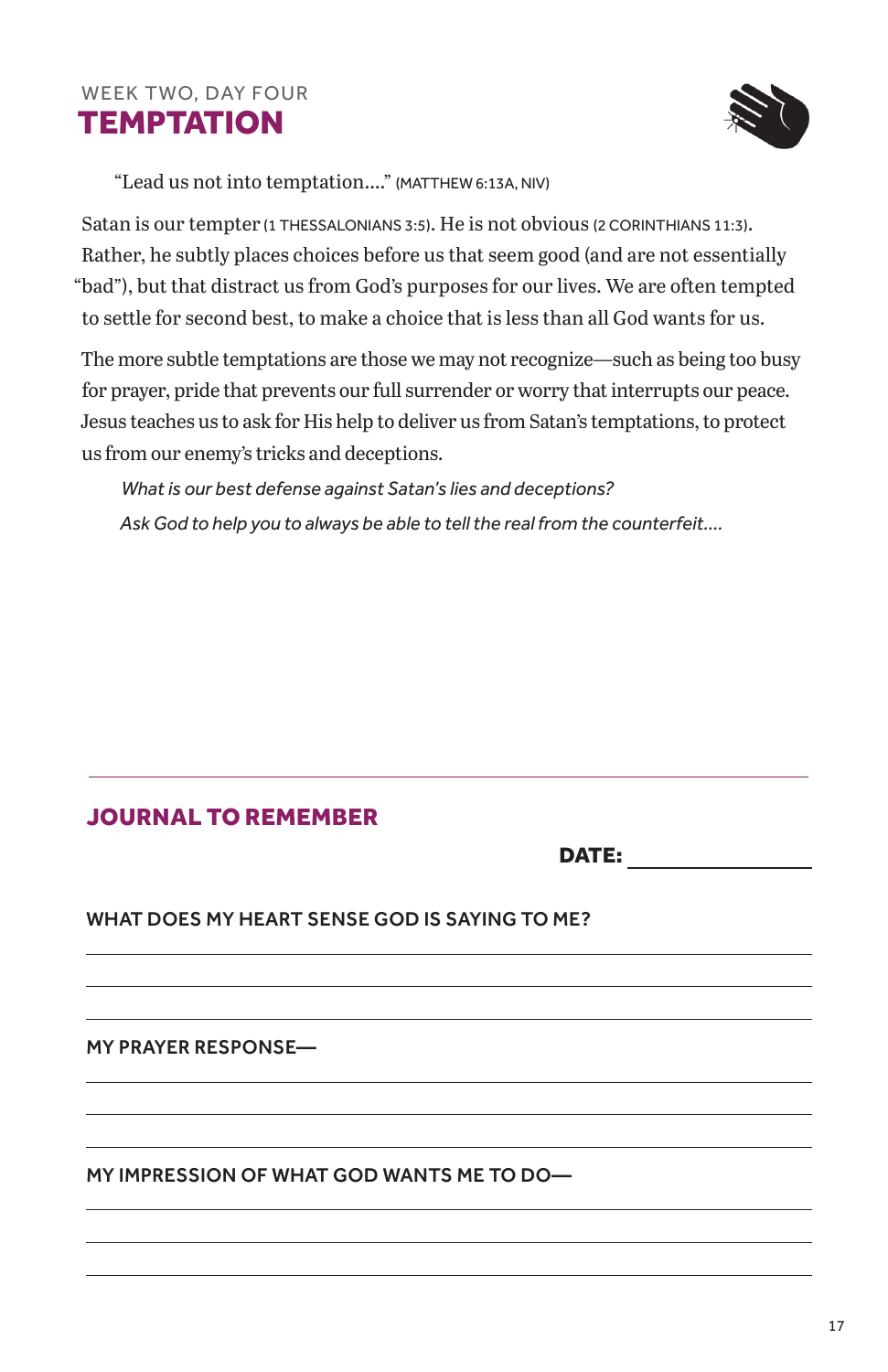#### WEEK TWO, DAY FIVE SEEK PROTECTION



"...but deliver us from the evil one." (MATTHEW 6:13B)

As we consider this point in Jesus' model prayer, it's comforting to remember that, "We know that those who have become part of God's family do not make a practice of sinning, for God's Son holds them securely and the evil one cannot get his hands on them." (1 JOHN 5:18, NLT)

Yet Satan can still influence and exert control over us, if we allow it:

"Don't let the sun go down while you are still angry, for anger gives a mighty foothold to the Devil." (EPHESIANS 4:26B-27, NLT)

Paul warns that unconfessed and unrepented of sin gives Satan a legal place of control in our lives. We put ourselves at risk. As we pray for protection, remember that our lifestyle could be an invitation to Satan to gain an influence over part of our lives.

*Ask God for His protection, but first ask if there are issues in your life that put you at risk and must be dealt with....*

#### JOURNAL TO REMEMBER

DATE:

WHAT DOES MY HEART SENSE GOD IS SAYING TO ME?

MY PRAYER RESPONSE—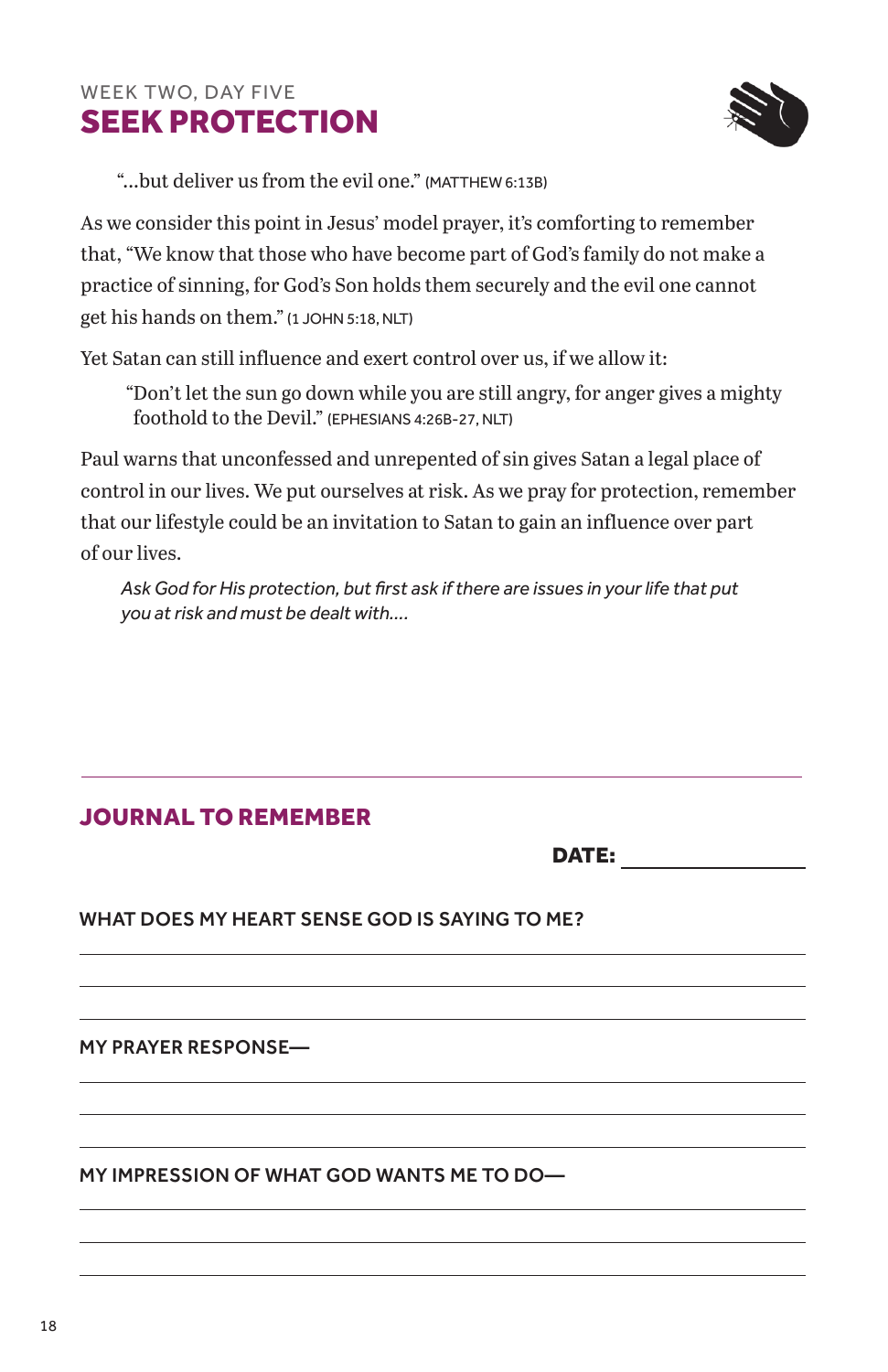## PRACTICAL APPLICATION

#### Taking sin seriously—

One of our greatest temptations may be to fail to take sin as seriously as we should. We focus on the obvious sins and overlook those that are more subtle, failing to confess them and repent of them and wondering why we still cannot experience the intimacy with God that we desire.

#### One way to guard against such sins—

Many passages of Scripture clearly identify sins—such as the Ten Commandments (EXODUS 20:3-17), the Sermon on the Mount (MATTHEW 5-7) or Paul's description of living as children of light (EPHESIANS 4:17-6:9). Consider these passages prayerfully, perhaps taking just one verse a day before the Lord. The moment He exposes a sin in our lives, we can confess and gain victory over it.

#### What might that look like in our prayers?

Let's consider how we might prayerfully approach the "children of light" passage (beginning with Ephesians 4:1, 17-25, NIV)—

"Father, am I walking worthy of my calling?"

"Does my character and do my relationships reflect—

 a willingness to humble myself?" gentleness?" long suffering, patience?" bearing with others in love?" working to keep unity with others?" living in unity and peace with others?"

"Is there in my life any—

 lack of purity, even in thought?" failure to care about right and wrong?" giving in to immorality on any level?" greed or materialism?"

"Am I constantly putting off my old nature and any sinful habits?"

"Am I letting You renew my mind?"

"Am I consciously putting on my new nature, seeking righteousness?"

"Do I ever lie? Exaggerate? Shade the truth?"

*Reflect upon these questions, perhaps one per day, and look for other passages to prayerfully consider in this regard.*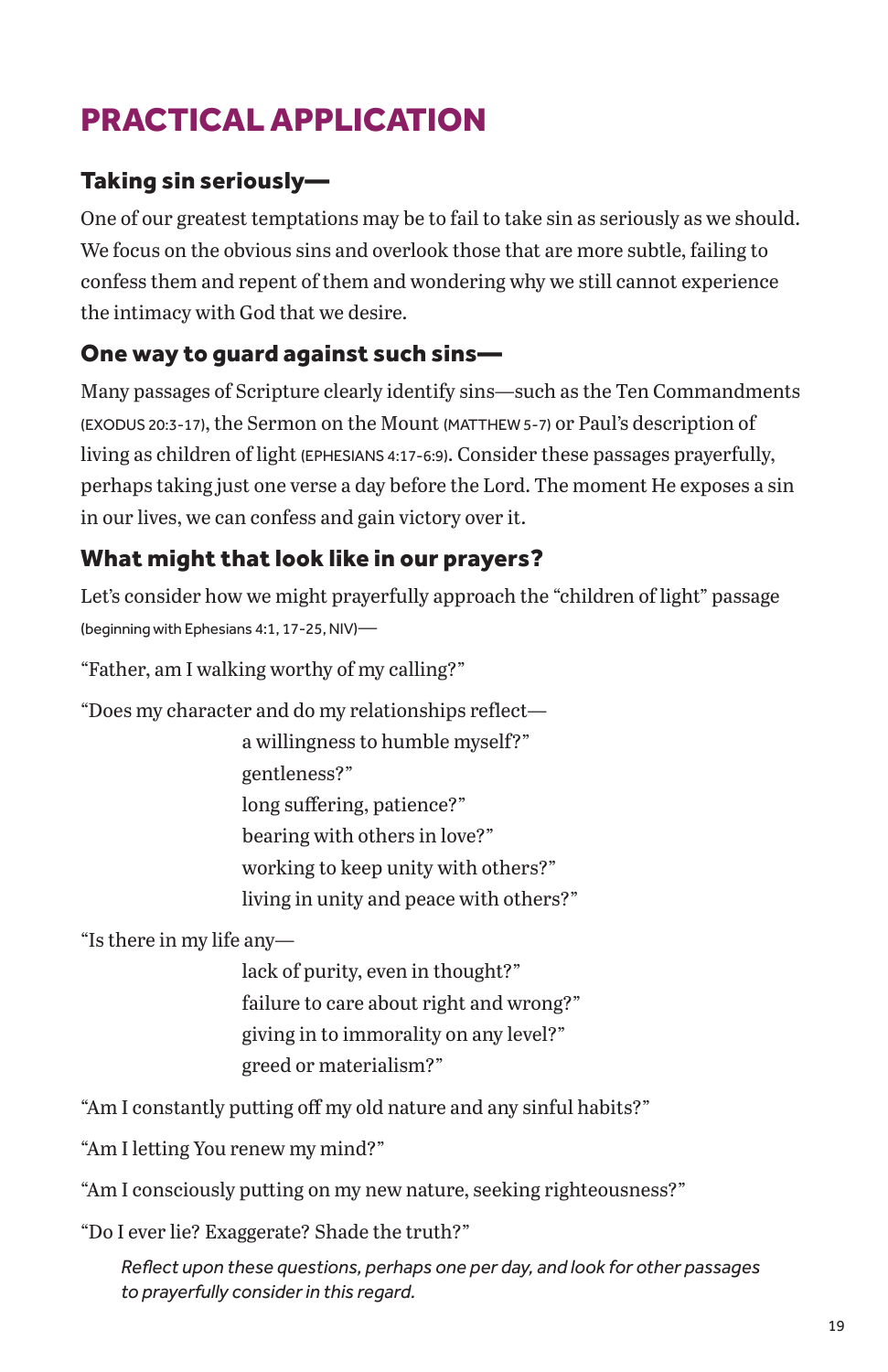#### WEEK THREE OVERVIEW FAN THE FLAME OF YOUR PRAYER LIFE BY BUILDING ON THE FUNDAMENTALS

#### The model prayer is all we need for personal intimacy with God and an effective prayer life—

Jesus taught the model prayer in His first public sermon, the Sermon on the Mount (MATTHEW 5-7). He was telling His followers that this is the way they are to live and pray (MATTHEW 6:9-13). Again, remember that while these verses can be, and frequently are, prayed just as they are written, they are meant to be used as a pattern or outline for our daily prayer lives. They do not all need to be included in every prayer we pray, but all the elements of prayer that Jesus taught should be included in our prayers at some point each day.

#### We do not graduate from or grow beyond this pattern for prayer. It is the way Jesus taught us to pray.

Praying as Jesus taught makes *all* our prayers more effective, even our hurried extemporaneous prayers. This is because following the pattern of the model prayer begins our day with a focus on God, rather than on ourselves or our problems and concerns. It assures that we honor God through worship, submit to Him as Lord and King and confess our sins to prevent anything from hindering our prayers. We connect with Him and His power—and that ignites our prayer lives.

If we begin our day with a few minutes of worship, surrender and confession, we clear the way for a day of praying *effectively*, without ceasing (1 THESSALONIANS 5:17). The prophet, Nehemiah, lived out these principles of prayer centuries before Jesus taught them.

#### Nehemiah, our example: a man of prayer—

The wall around Jerusalem had broken down (NEHEMIAH 1:4-11). Nehemiah's response to this heart-breaking news was to spend several days fasting and mourning before the Lord. Then he prayed a prayer that in many ways reflects what Jesus would teach. Nehemiah *worshiped* the Lord, indicated his *surrender* by identifying himself as a servant of the Lord and *confessed* his personal sins as well as the corporate sins of God's people. Only then did he ask God for something—favor with the king (NEHEMIAH 1:11B).

As a result, God commissioned Nehemiah to rebuild the wall (2:12). The prophet obeyed, but he didn't rush to try to do it—a lesson for us all!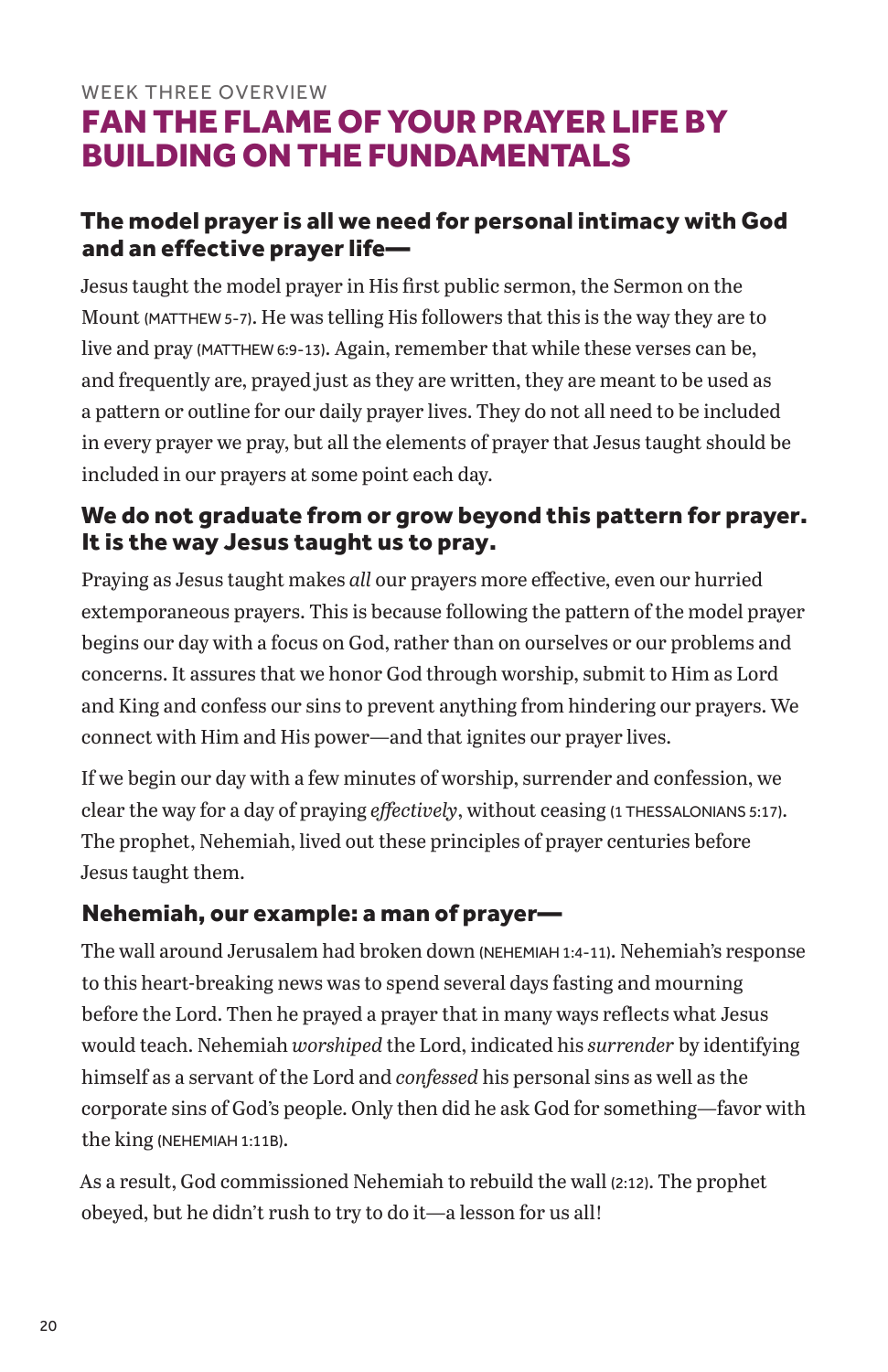Nehemiah waited and when the Lord gave him the opportunity to ask the king for what he needed, he offered up a quick prayer and presented his request. The king not only gave Nehemiah everything he asked for (time off and timber to rebuild the wall), but also an armed guard to go with him. Nehemiah's private prayer life (NEHEMIAH 1:4-11) had prepared him for his quick, urgent prayer in the middle of a busy day (NEHEMIAH 2:4B). So it is in our lives as well.

#### Nehemiah calls the people to prayer—*as they work*

Once Nehemiah arrived in Jerusalem, the people joined him in rebuilding the wall—an "impossible" task that they completed in only 52 days! The reason is obvious. When they were threatened by the enemy, they prayed and trusted God to fight their battles. Then they did what they could to be prepared and ready for what was needed.

At one point Nehemiah instructed them to work with one hand and hold a weapon in the other (they kept a sword at their sides). Does that remind you of what Paul said about prayer?

Take...the sword of the Spirit, which is the word [spoken word] of God. ...With this in mind, be alert and always keep on praying for all the saints. (EPHESIANS 6:17B-18, NIV)

So too, we need to enter each day with powerful prayer—the sword of the Spirit, the spoken Word of God. The more familiar we are with God's Word, the more naturally we will do this. We hear this in the prayers of mature believers, who are so familiar with the Bible that God's thoughts have become their own.

Every time we pray a verse of Scripture, even softly to ourselves, it becomes the spoken Word, the sword of the Spirit, adding a new dimension to our prayers. It's easy to understand why:

This is the confidence we have in approaching God: that if we ask anything [according to his will]*,* he hears us. And if we know that he hears us whatever we ask—we know that we have what we asked of him. (1 JOHN 5:14-15, NIV, italics added)

Anyone, even the newest believer, can learn to pray effectively for God's will by praying His Word. This week we will see how to add Scripture verses to the prayer pattern Jesus established.

*Pause to ask God to help you to see easy ways to add Scripture to your prayers as we move through this week's devotionals....*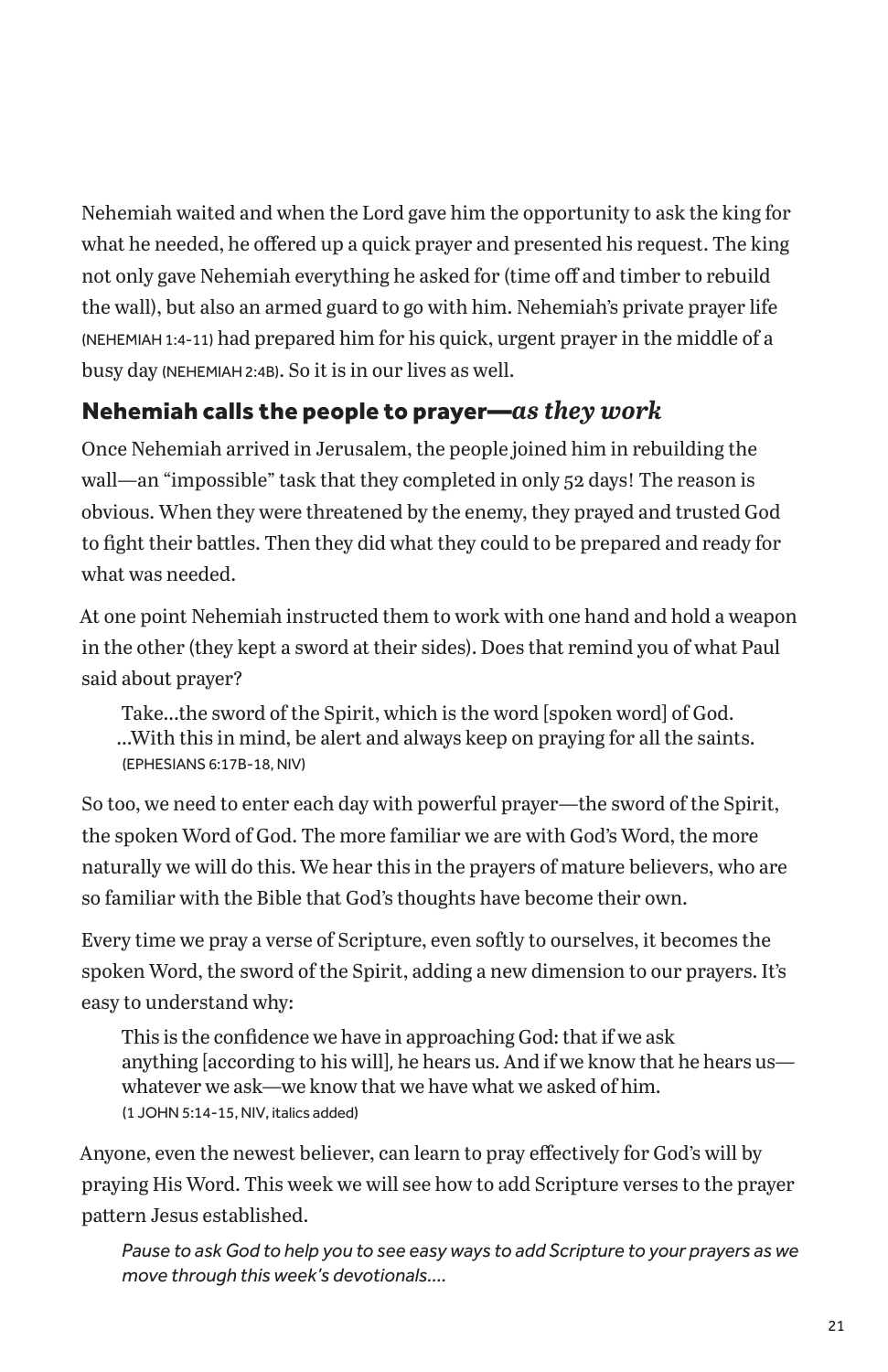#### WEEK THREE, DAY ONE ADD GOD'S WORD TO WORSHIP



"I love you, O LORD, my strength….my rock and my fortress and my deliverer…." (PSALM 18:1-2A)

Let's look again at the elements of daily prayer that Jesus taught in Matthew 6, strengthening our prayers with God's Word.

We begin with worship. One way to keep our worship fresh and meaningful is to incorporate God's names and attributes (character traits). The more often we use them in prayer, the better we'll remember them. You may want to begin a list of them somewhere in your Bible for quick reference.

Praying your way through the Psalms can enrich your personal worship as well. Many of the Psalms are or include prayers of worship. In Psalm 18, for example, you might pray, "Father, I love You, for You are the LORD, my strength. I worship You as David did, for You are my rock, my fortress and my deliverer."

*What other ways of using Scripture for worship come to mind? Ask God to show you ways to expand your prayers of worship.*

#### JOURNAL TO REMEMBER

DATE:

#### WHAT DOES MY HEART SENSE GOD IS SAYING TO ME?

MY PRAYER RESPONSE—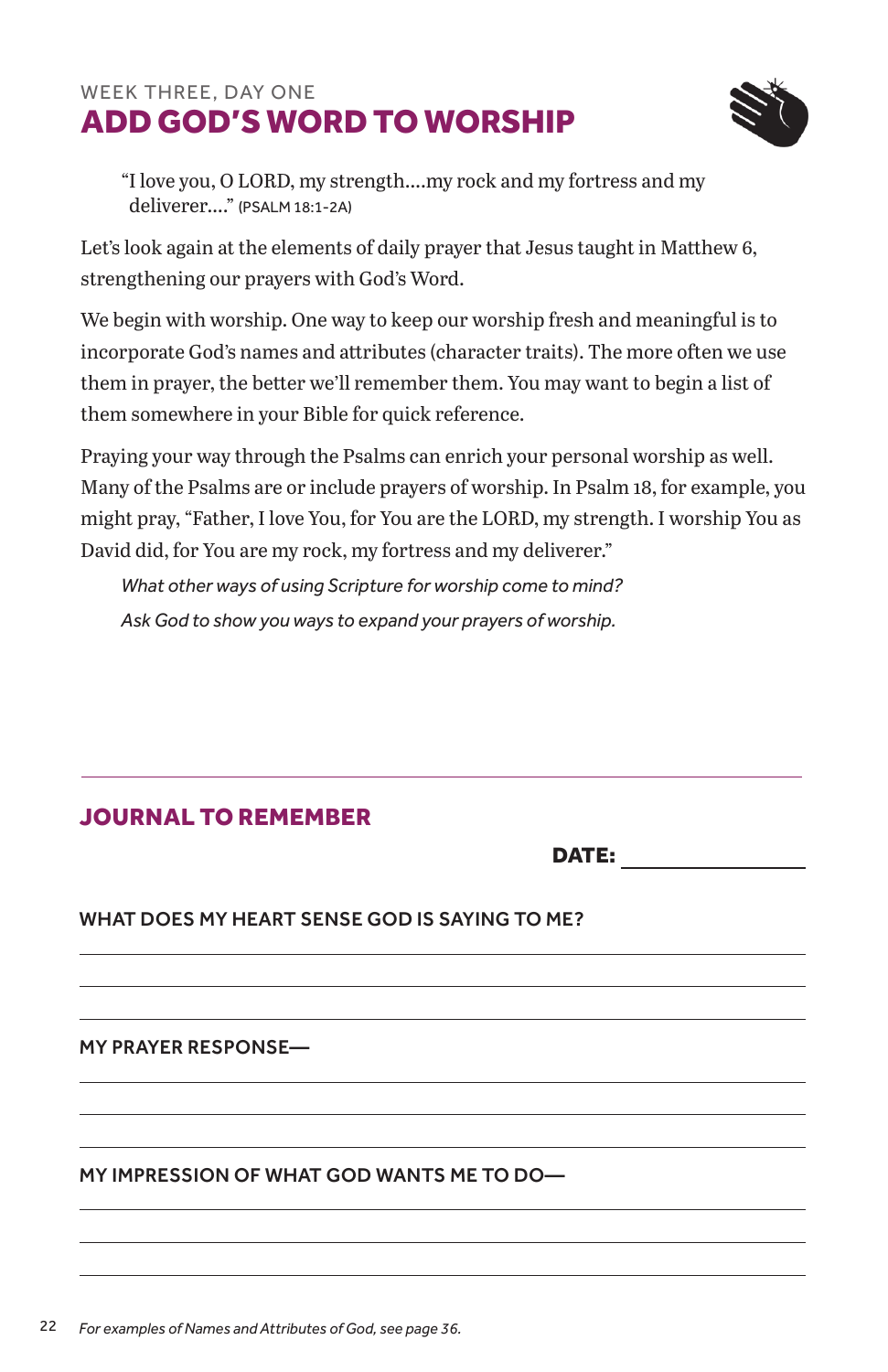#### WEEK THREE, DAY TWO PRAYING GOD'S WORD IN SURRENDER



"...put off your old self, which belongs to your former manner of life...and... put on the new self, created after the likeness of God in true righteousness and holiness." (EPHESIANS 4:22-24)

It's certainly appropriate to give ourselves to God each day with a simple prayer, "Lord, I give You my life." But as we begin to increase the length of our prayer time, it's worthwhile to expand our prayer of surrender with the Word. We might pause before we surrender to ask, "What must I let go of—what part of my 'old self' should I put off and what should I put on in prayer to replace it?"

For example, if we struggle with worry, we replace it with peace (PHILIPPIANS 4:6-7). We replace pride with a humble spirit (PROVERBS 29:23) or materialism with contentment (PHILIPPIANS 4:12). We learn to put off the old and put on the new by reading God's Word every day.

*In what way might this strengthen your prayer life? Ask God: What is left of my old self that I need to put off...? What should I put on instead?*

#### JOURNAL TO REMEMBER

DATE:

#### WHAT DOES MY HEART SENSE GOD IS SAYING TO ME?

MY PRAYER RESPONSE—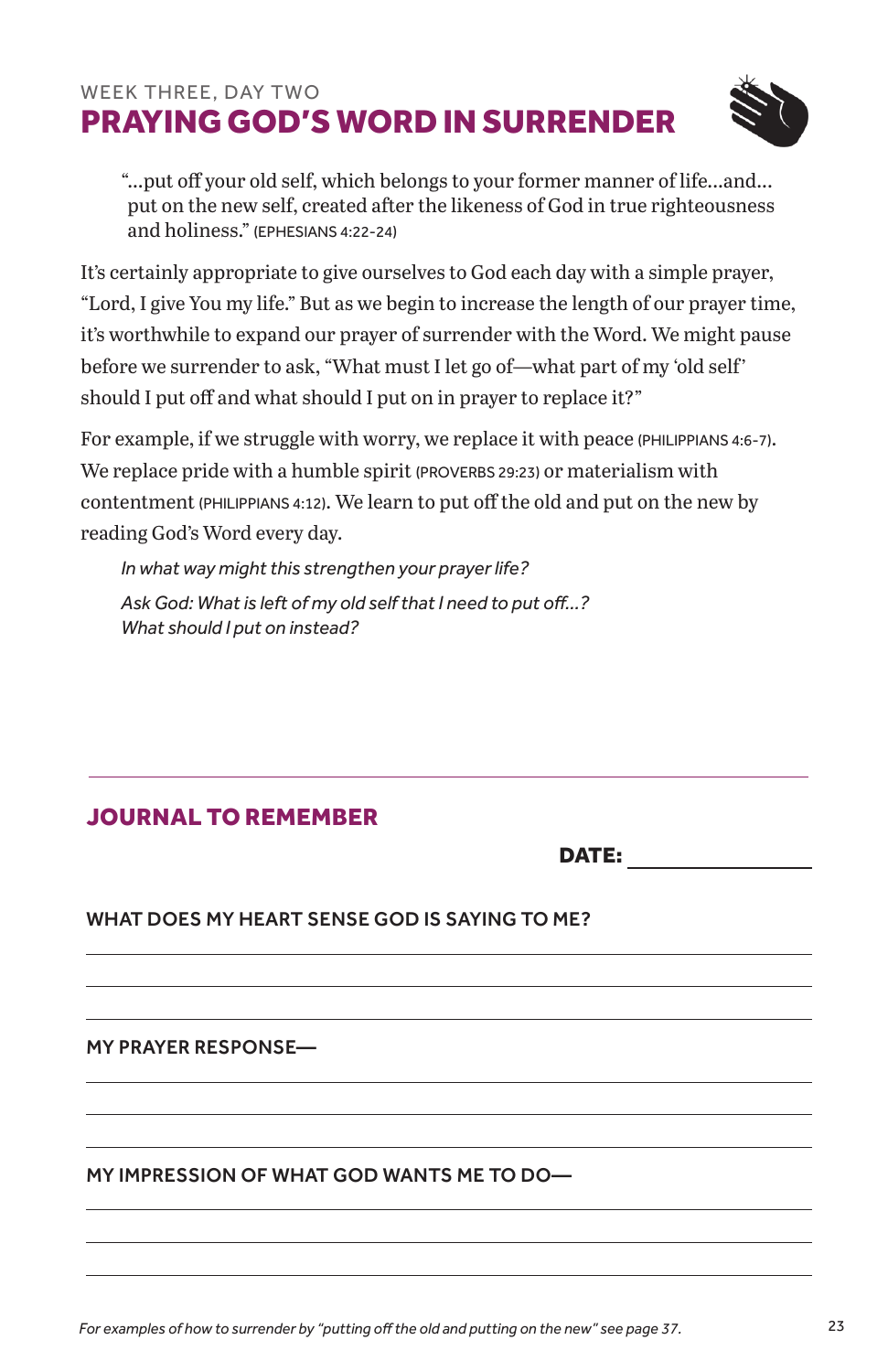#### WEEK THREE, DAY THREE ASK ACCORDING TO GOD'S WORD



"Make them pure and holy by teaching them your words of truth." (JOHN 17:17, NLT)

Though Jesus taught beginners to pray for "daily bread" (physical and material needs), He prayed for spiritual needs as well. The longer prayers of the Apostle Paul (EPHESIANS 1:16-19; 3:14-19; PHILIPPIANS 1:9-11; COLOSSIANS 1:9-12) show the same thing. Out of the 24 specific requests in their prayers, there was only one for "daily bread." Every other request was for spiritual needs such as spiritual growth, maturity, protection and unity.

As we grow and mature in our prayer lives, we should pray for the things that were important to Jesus and Paul. An easy way to follow their example is to pray the Scriptures. For example if we pray, "Father, help us to seek Your kingdom and righteousness as the priority of our lives" (MATTHEW 6:33), we can be assured that our "daily bread" needs will be provided as well (MATTHEW 6:25-32).

*Ask God to show you how your prayers can be strengthened by including Scripture verses....*

#### JOURNAL TO REMEMBER

DATE:

WHAT DOES MY HEART SENSE GOD IS SAYING TO ME?

MY PRAYER RESPONSE—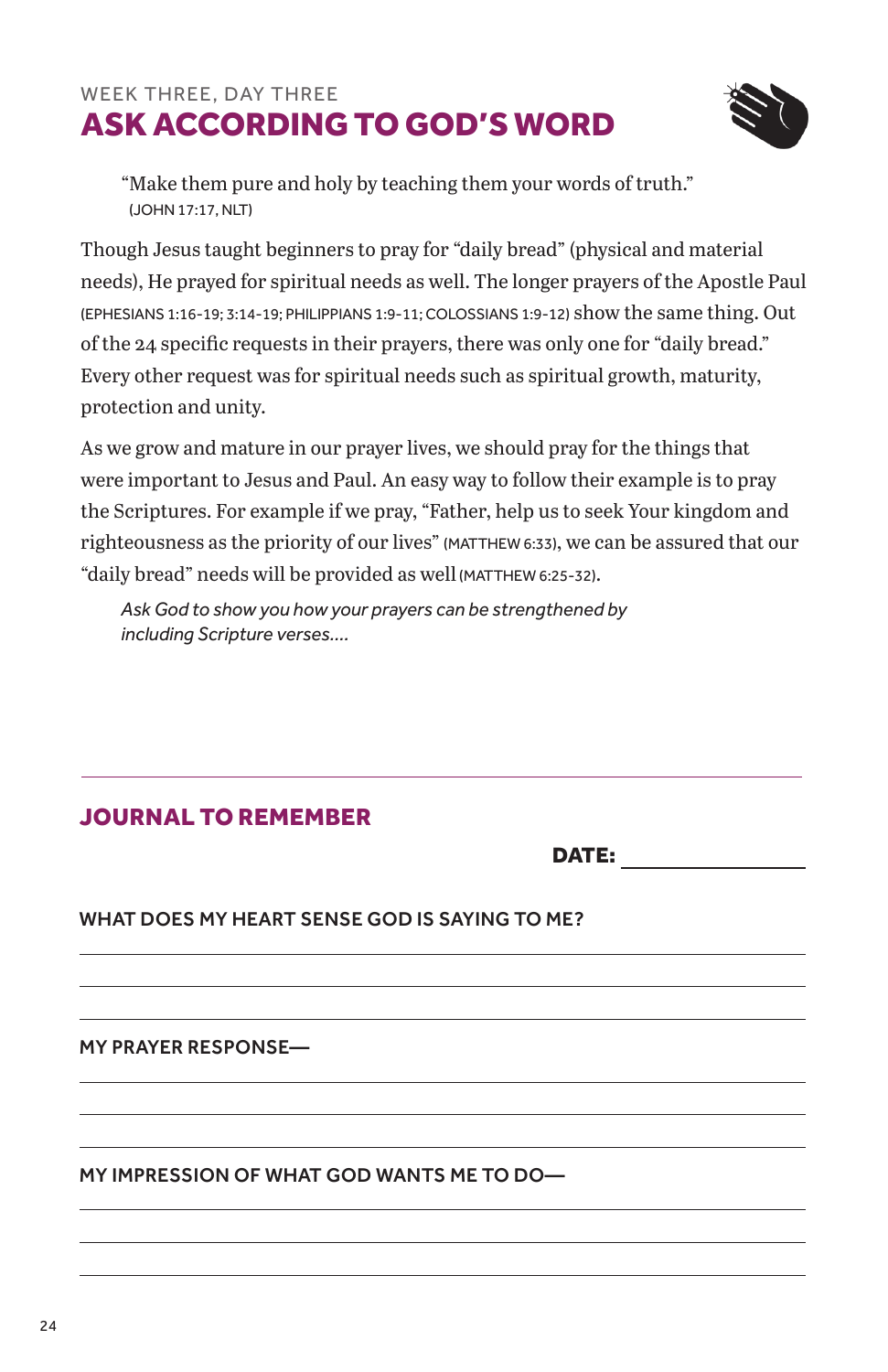#### WEEK THREE, DAY FOUR SEEK FORGIVENESS WITH THE WORD



"Rejoice always…." (PHILIPPIANS 4:4)

Earlier we discussed using Scriptures that identify specific sins as a basis for our prayers of confession, perhaps reviewing a verse a day.

Another way is to read our Bible devotionally each morning. Whenever we find something that we clearly should or shouldn't do, pause to ask God about it. As we read the verse above, for example, we might pray, "Father, are there times that I'm not rejoicing as I should?"

When He brings something to mind, agree with Him: "You are right. Forgive me. I wasn't rejoicing in that situation, but I want to. Help me to be the kind of person You can count on to always rejoice in the knowledge that You love me, You are faithful. You hold my life in Your hands, no matter what the circumstances may be."

This prayer includes the willingness to turn away from sin in God's strength.

*Ask God to help you to read His Word slowly enough to give Him time to apply His truths to your life....*

#### JOURNAL TO REMEMBER

DATE:

#### WHAT DOES MY HEART SENSE GOD IS SAYING TO ME?

MY PRAYER RESPONSE—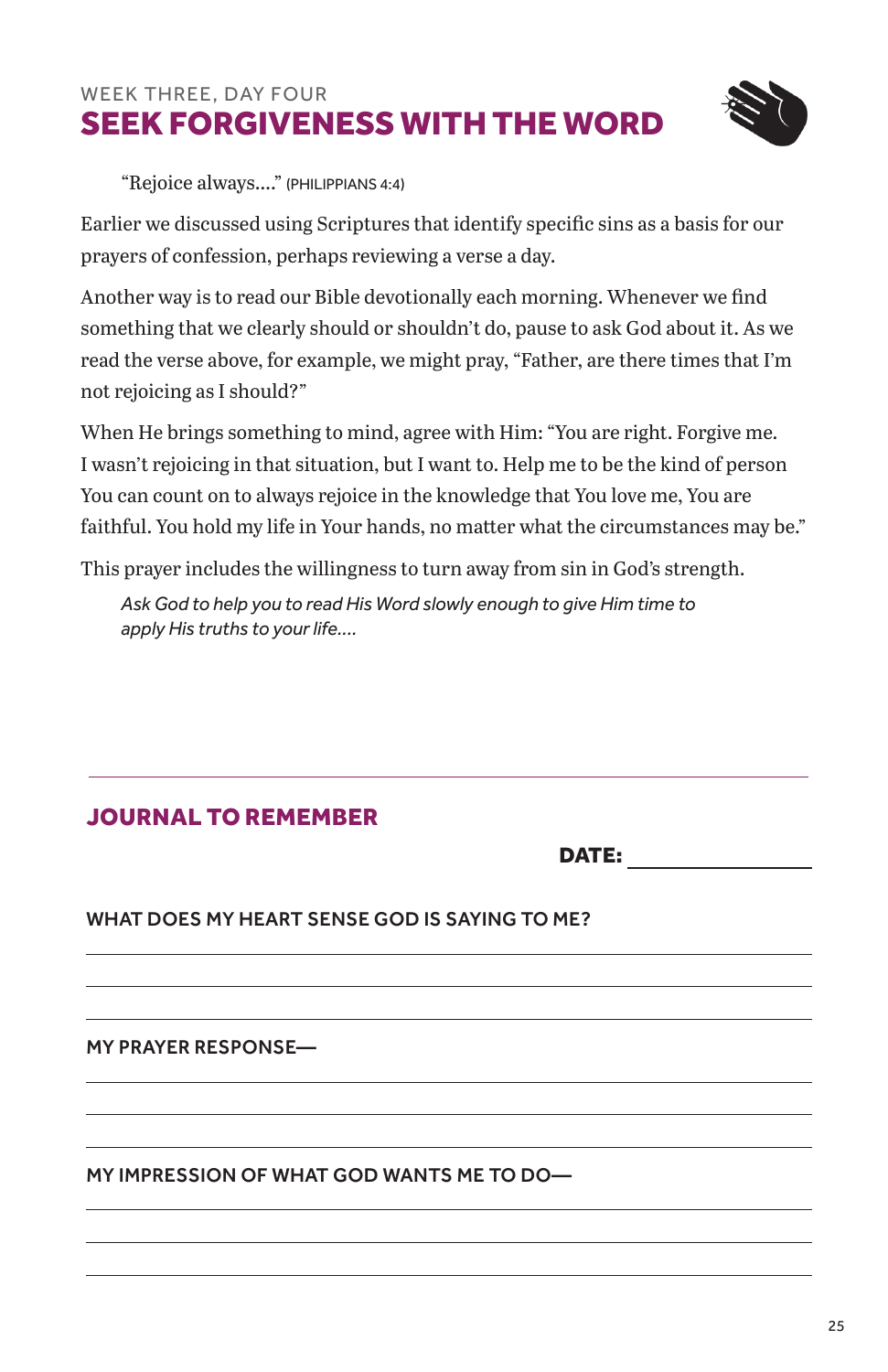#### WEEK THREE, DAY FIVE PRAY THE WORD FOR PROTECTION



"...take the sword of the Spirit, which is the word of God. Pray at all times and on every occasion in the power of the Holy Spirit." (EPHESIANS 6:17B-18A, NLT)

In this passage, Paul identifies the spoken Word of God (the Greek word is *rhema*) as our weapon against the powers of darkness. That is how Jesus defeated Satan in the wilderness. Three times as He was tempted, Jesus simply said, "It is written…." and quoted Scripture (MATTHEW 4:1-11).

We can do the same. We can simply declare, "It is written—the blood of Christ protects me from the evil one" (REVELATION 12:11) or "It is written— Jesus will bring me through any temptation." (1 CORINTHIANS 10:13) We can also incorporate these truths into our prayers: "Father, thank You that it is written—the Spirit within me is greater than any evil spirit in the world" (1 JOHN 4:4), or "Father, thank You that, although Satan is the father of lies, it is written that I have within me the Spirit of truth" (JOHN 8:44; 14:16-17).

Praying through the armor of God (EPHESIANS 6:10-17) is another strong prayer, when we understand that the armor isn't just a word picture, but a description of the life we are to live in Christ (EPHESIANS 1:1-6:9).

*Ask God in what ways your armor is complete—or incomplete....*

#### JOURNAL TO REMEMBER

DATE:

WHAT DOES MY HEART SENSE GOD IS SAYING TO ME?

MY PRAYER RESPONSE—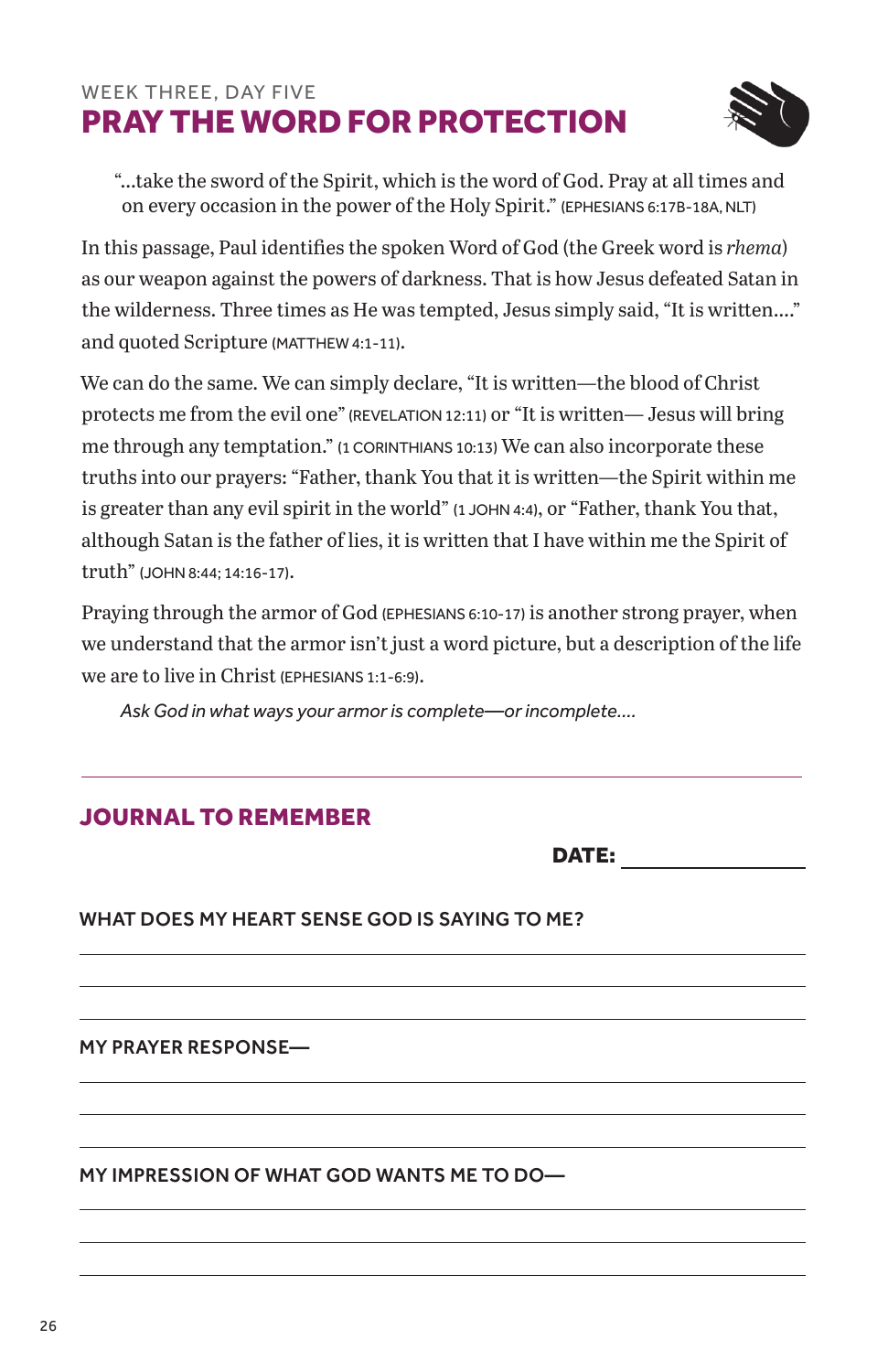## PRACTICAL APPLICATION

#### The power of God's Word—*strengthens our prayers*

Let's be encouraged to continue to add Scripture to our prayers knowing that there is power in God's Word to change lives:

- God's Word is living and active, exposing thoughts and attitudes. (HEBREWS 4:12)
- God's Word will accomplish His purpose. (ISAIAH 55:11)
- God's Word is like a hammer breaking rocks [Perhaps hard hearts?!] (JEREMIAH 23:29)
- God's Word is a lamp for our feet, a light to our path. (PSALM 119:105)

#### Praying for more people with fewer words—*His words*

Jesus' mother, at the wedding feast in Cana, provides an interesting insight about expressing concerns for others. The host had run out of wine. Jesus' mother didn't come to Him with a lot of details or explanations. She did not suggest ways He might help. She didn't mention that He might consider turning water into wine. She simply presented the need, "They have no wine" (JOHN 2:3) and left it in His hands.

Is that how we typically pray? Most of us tend to give God far too many details. Wouldn't it be better to give God fewer details, so that we can pray for more people and about more things?

#### Praying over a list of requests—*effectively*

Often we have lists of people or prayer requests to pray over, yet limited time. One way to pray more effectively is to use Scripture verses as "blanket prayers," prayers that cover everyone on the list. Who would not benefit from being "born again" if he isn't saved (JOHN 3:3, 5) or from "learning to imitate Christ" (1 THESSALONIANS 1:6) if he is?

We can pray verses of Scripture over a list of people—family and friends, church groups, e3 staff and those going on mission trips—and then quickly pray through the list, mentioning individuals by name. If we are aware of specific "daily bread" needs for some on our list, we simply bring them to Christ as His mother did at the wedding feast in Cana (JOHN 2:1). "They have no more wine" (or for us: Michael is facing surgery, Sharon needs provision, give Sam guidance, grant Amy peace). God knows the details and extent of the need far better than we do.

*Pause and ask God to help you expand your understanding of how to add Scripture verses to your personal prayers....*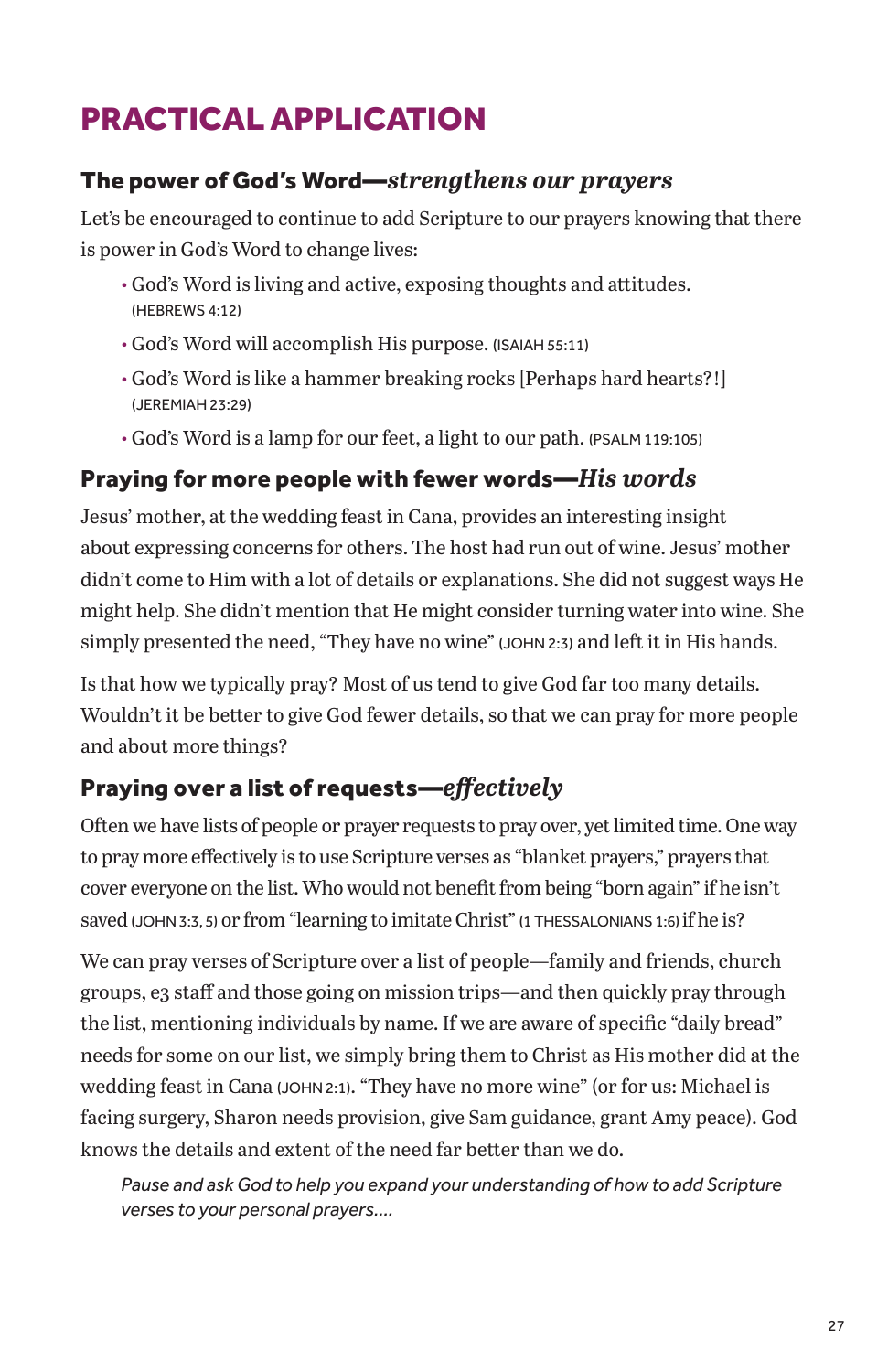#### WEEK FOUR OVERVIEW FAN THE FLAME OF YOUR PRAYER LIFE BY PRAYING THE PROMISES

#### First, the minimum essentials of prayer—*the "Our Father"*

So far, we have considered the first and most fundamental principles of prayer that Jesus taught. These principles (from MATTHEW 6:6, 9-13) provide the spark that ignites our prayer lives through an evolving personal relationship with God that grows in intimacy. From this foundation, our prayers become stronger and more effective. As we spend time with our Father every day, praying as Jesus taught through the "Our Father" pattern...

honoring our *relationship* with our heavenly Father, hallowing His name with *worship*, *surrendering* our lives, *asking* for daily needs, *confessing* our sins, seeking *protection* from the evil one returning to *worship*—

...we can rely on God to help us find the discipline and consistency to mature and grow.

#### Next steps in prayer—*persistence and boldness*

The next level of prayer includes the principles of persistence and boldness. This teaching came in the form of two familiar parables: "The Friend at Midnight" [persistence in praying for others, (LUKE 11:5-8)] and "The Widow and the Unjust Judge" [boldness in praying for ourselves, (LUKE 18:2-5)]. These parables came after His disciples had been with Him a year and a half, toward the midpoint of His ministry, once they had grown beyond the basics of prayer.

Jesus' earliest followers were not ready to understand and apply these principles of persistence and boldness, nor are beginners today. His disciples were just learning to come to God personally to ask for their daily needs to be met. We must all grow in our understanding of the faithfulness of God to find the persistence and boldness to continue in prayer—sometimes for years—without giving up.

Jesus said we must not give up (LUKE 18:1). Have you known some who have prayed for many years for something that God has not yet done? Have you prayed a long time, perhaps for someone's salvation? The only thing that can sustain such prayer is living and maturing faith.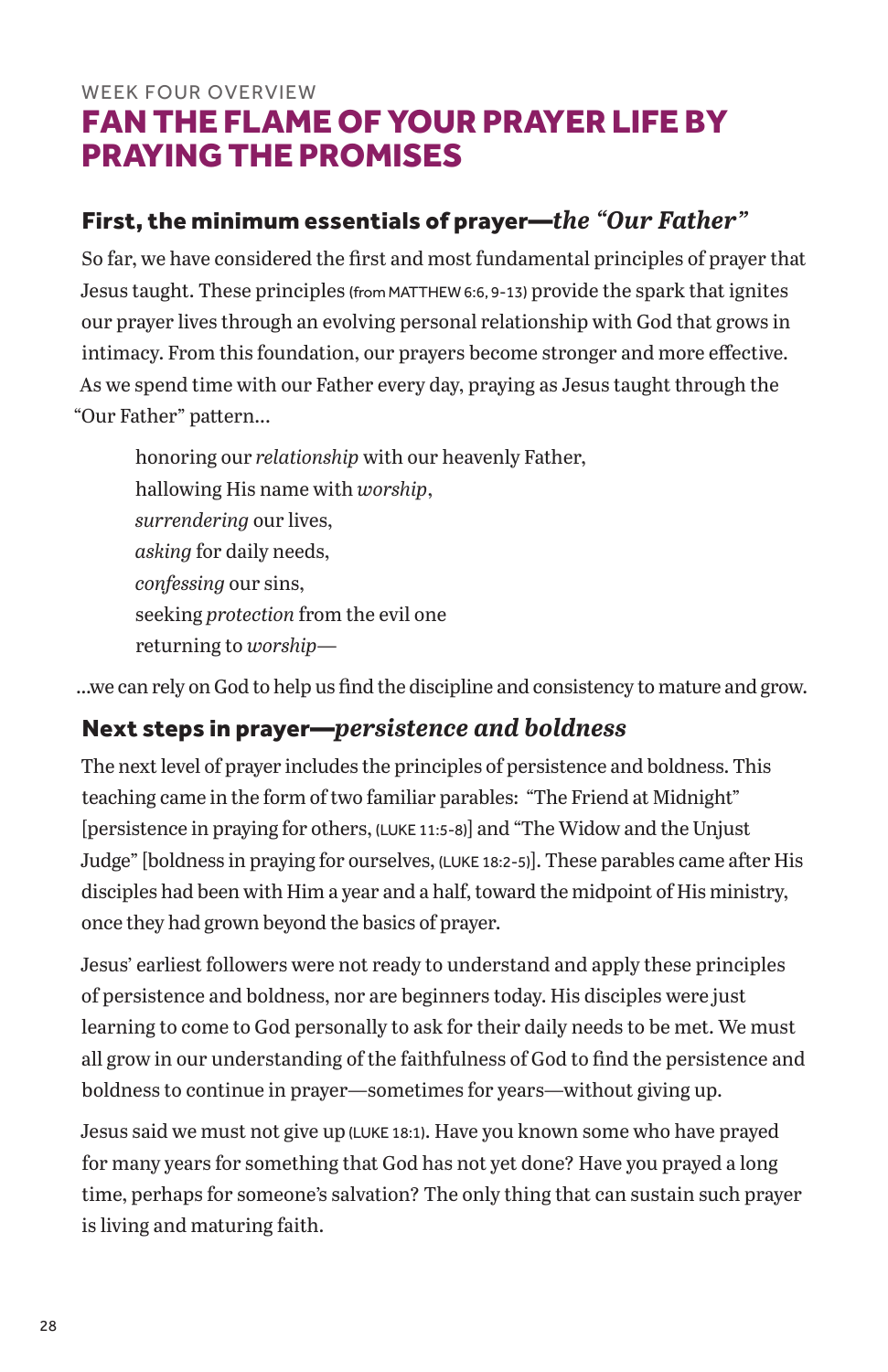#### Finally, prayer promises for the mature and committed *to receive whatever we ask!*

The key to understanding the prayer promises of Jesus is to understand to whom they were given and with what conditions. The familiar "ask, seek and knock... everyone who asks will receive…." (MATTHEW 7:7-9), is given in the context of the Sermon on the Mount, in which Jesus lays out the principles by which we are to live. The promise is conditioned upon our living that life.

Other amazing prayer promises were given only in the last week of His life, all but one in the last night of His life. They were not given to casual followers, but to *the committed few* who had walked with Him for more than three years, those to whom He would entrust the building of His church.

Are these promises for us today? Absolutely—when we are as committed to Him as His trusted 11 disciples were. We will consider some of these key promises this week.

#### Obedience—not perfection—is required

Any promise of the Bible must be considered both in the context of the entire passage and the whole truth of the Bible. The Apostle John makes it clear that we cannot separate the life we live from the prayers we pray and expect God to give us whatever we ask. God honors obedience—

...if our hearts do not condemn us, we have confidence before God and receive from him anything we ask, *because we obey his commands and do what pleases him.* (1 JOHN 3:21-22, NIV, italics added)

This does not mean we have to live perfect lives, but obedient lives—confessing our sins so that our prayers are not hindered. How we live and what we pray *have a direct impact on the effectiveness of our prayers.* God can answer any prayer He chooses to answer and does. But we must consider that His answers at least in part depend upon the life we live.

...The prayer of a righteous man is powerful and effective (JAMES 5:16B, NIV, italics added).

This not only means the righteousness of Christ, but the practical righteousness of our lives—our decision to live according to the Word of God and to obediently confess and repent when we fail.

*Pause and ask God to help you live in such a way that He will be pleased to honor His promises when you pray (in His way, according to His will)....*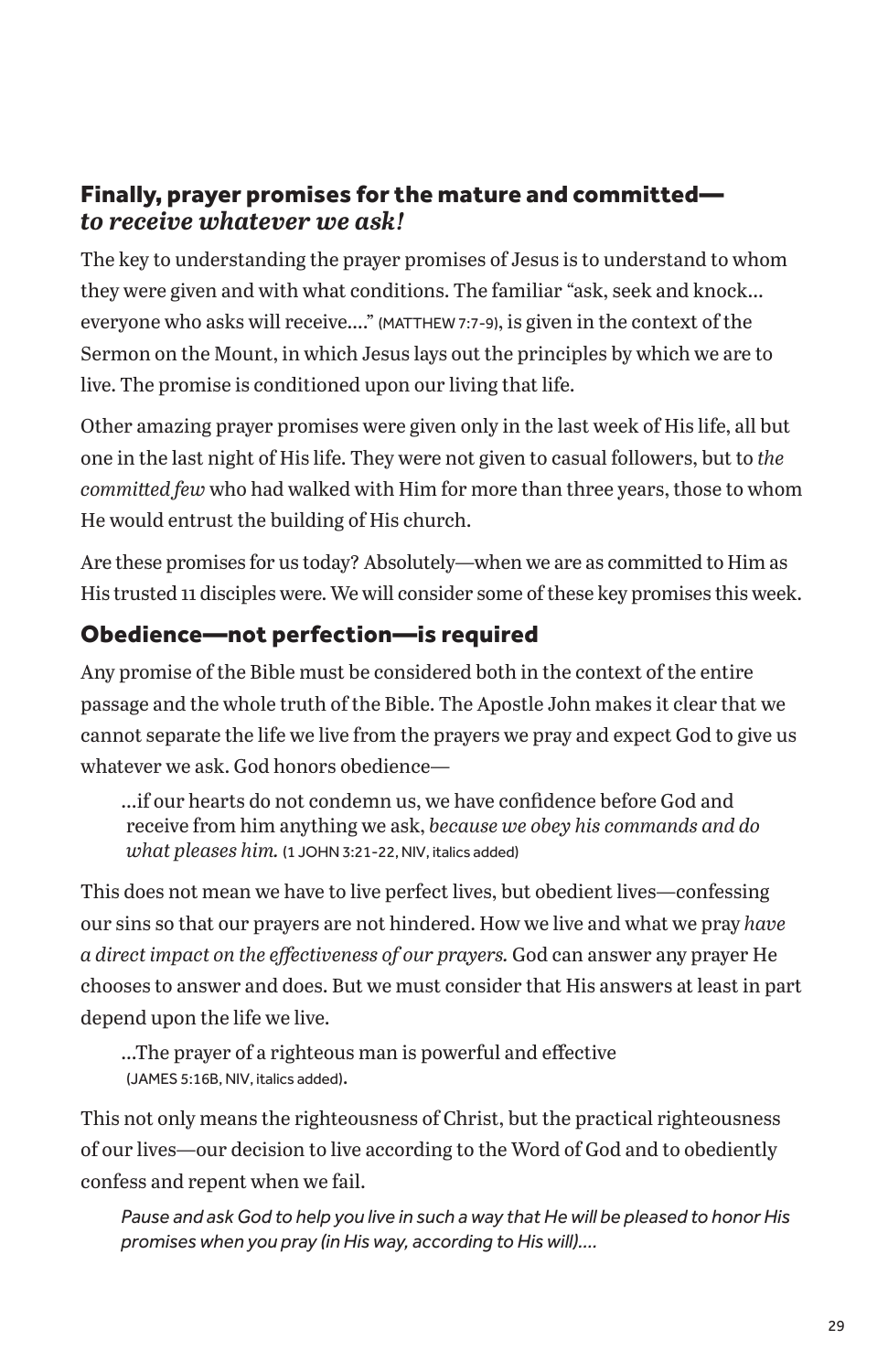#### WEEK FOUR, DAY ONE PRAYER PROMISE: THE POWER OF AGREEMENT



"Again I say to you, if two of you agree on earth about anything they ask, it will be done for them by my Father in heaven." (MATTHEW 18:19)

What a promise. But it's not what it may seem at first glance. Jesus had been talking about church discipline. He was establishing a principle, that when we come on church business–kingdom business–and we ask in agreement with His will (1 JOHN 5:14-15), we can have what we ask.

This puts an incredible value on corporate prayer (praying with another person or prayer group). If our prayers are focused on advancing God's kingdom and we're asking for things that we know are His will, our prayers have power we can't fully understand.

Are you comfortable praying with others? Many are not and it's okay to pray silently along with others who are. But if you always pray silently, how can others agree with you?

*If praying aloud with others is difficult for you, ask God to help.... If you are comfortable in corporate prayer, ask Him to make you sensitive to those who are not....*

#### JOURNAL TO REMEMBER

DATE:

WHAT DOES MY HEART SENSE GOD IS SAYING TO ME?

MY PRAYER RESPONSE—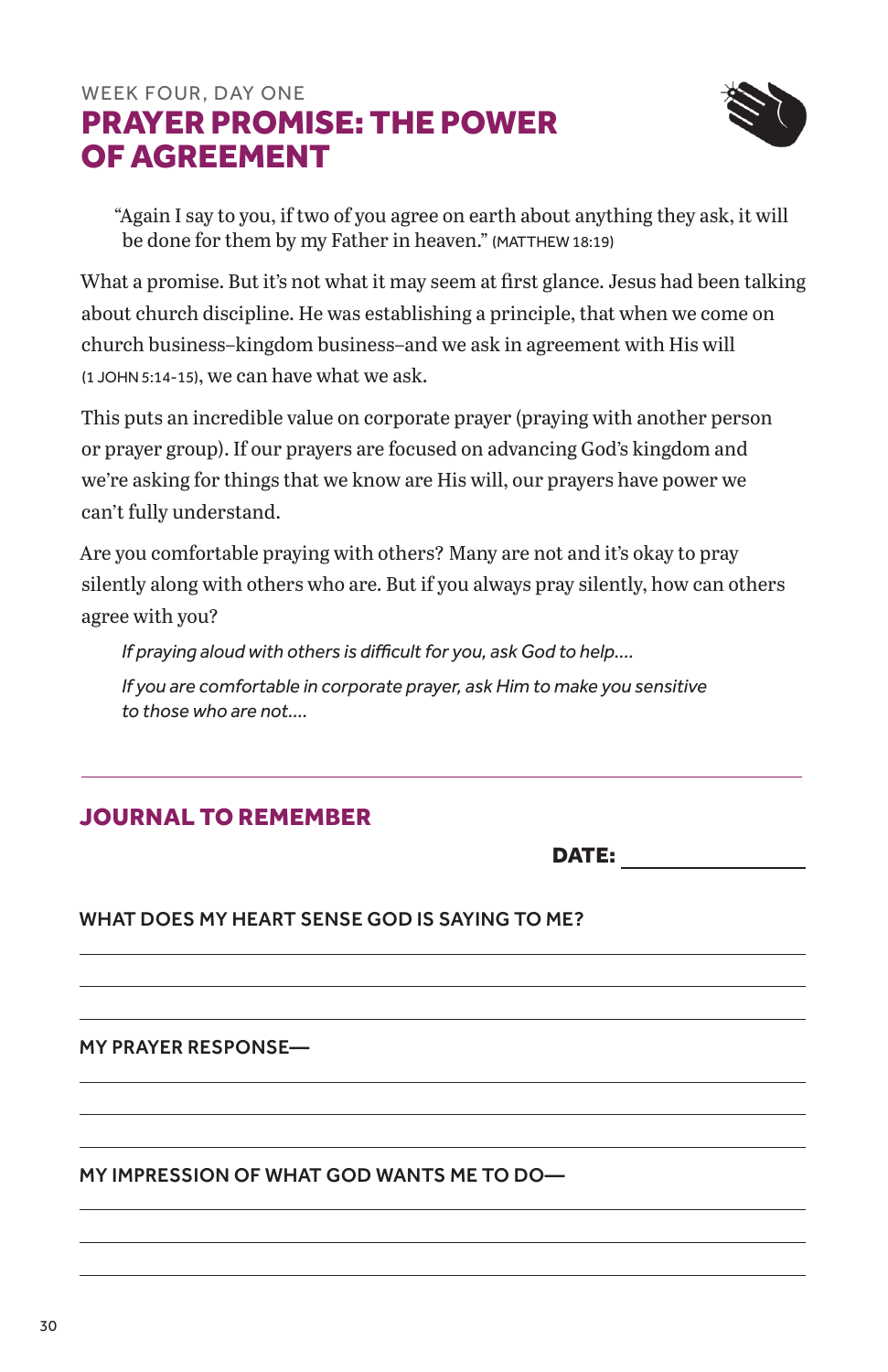#### WEEK FOUR, DAY TWO PRAYER PROMISE: IN JESUS' NAME



"If you ask me anything in my name, I will do it." (JOHN 14:14)

This promise was given by Jesus to the 11 disciples through whom He would build His church. They had lived with Him, learned from Him and were committed to Him. When we have that kind of devoted relationship with Him, these promises are for us as well. But we need to consider them in context.

This promise means that to pray in His name is to pray in His authority—the authority that's given to us to manage His kingdom affairs. It means we pray according to His nature and character, from His perspective and point of view, asking for what He would ask if He were praying. Then—we can ask for anything and He will do it. When we pray for such things as spiritual needs according to His expressed will, we can ask in His name—because it is His kingdom business.

*Ask God to give you His kingdom perspective on your prayers.... Ask God's help to more fully understand how to pray in Jesus' name....*

#### JOURNAL TO REMEMBER

DATE:

#### WHAT DOES MY HEART SENSE GOD IS SAYING TO ME?

MY PRAYER RESPONSE—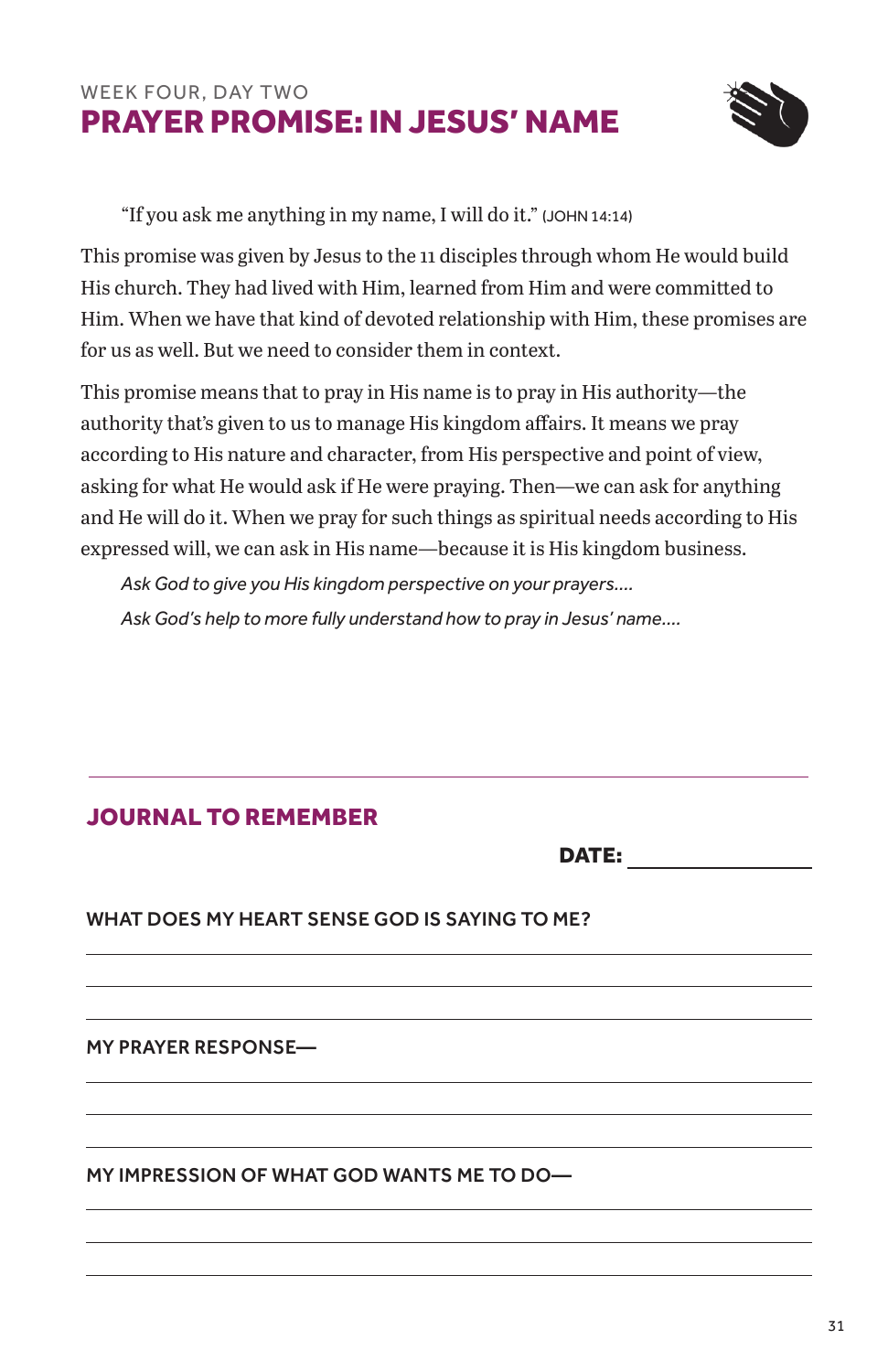#### WEEK FOUR, DAY THREE PRAYER PROMISE: MOVE MOUNTAINS



"Have faith in God. ...whoever says to this mountain, 'Be taken up and thrown into the sea,' and does not doubt in his heart, but believes...it will be done for him." (MARK 11:22-23)

Sometimes we feel like we're facing mountains. In the Bible, mountains are often symbolic of obstacles to doing what God has given us to do. We're often tempted to try to accomplish His plan with our own ingenuity and resources. This is as true for us personally as it is for us corporately in the body of Christ and as we serve together with e3 Partners.

Moving ahead of God reveals doubt that He will come through. If the mountain needs to be moved to accomplish God's will, in His timing and in His way, He will move it. Our job is to pray in faith and wait. Waiting doesn't mean "doing nothing." It means continuing to do the last thing God told us to do, until He gives us something else.

*In what part of your life do you feel your faith is strong? Where is it weak? Ask Him to increase your faith...* (LUKE 17:5)*.*

#### JOURNAL TO REMEMBER

DATE:

WHAT DOES MY HEART SENSE GOD IS SAYING TO ME?

MY PRAYER RESPONSE—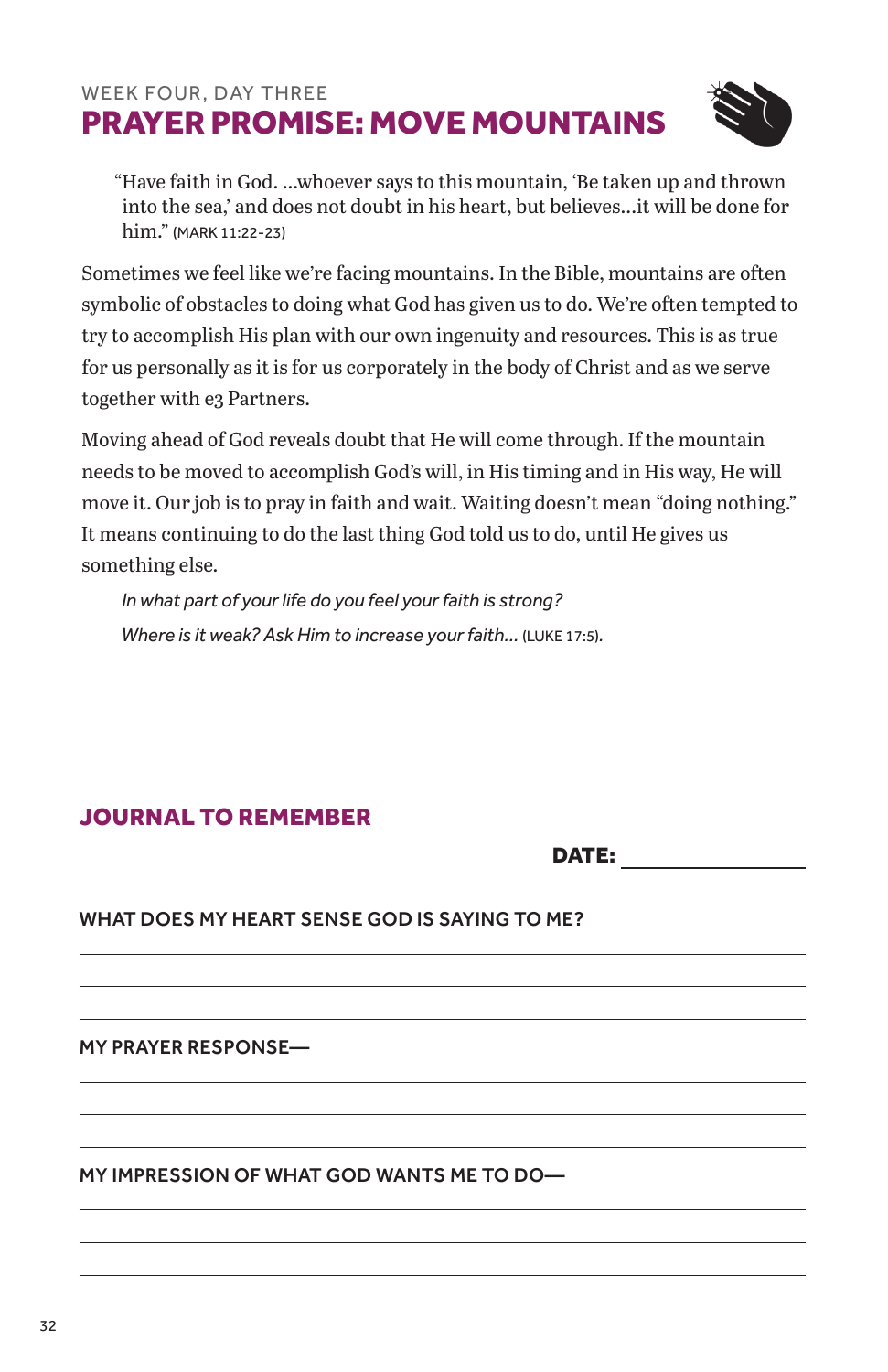#### WEEK FOUR, DAY FOUR PRAYER PROMISE: ABIDING IN THE VINE

"If you abide in me and my words [the things He taught] abide in you, ask whatever you wish and it will be done for you. By this my Father is glorified, that you bear much fruit..." (JOHN 15:7-8A)

In this passage Jesus is comparing the relationship we are to have with Him as being like the relationship between a branch and its vine. We're to live that close to Him, to have an inseparable and totally dependent relationship with Him. His words, His teachings, are to become part of us, and when they are, they will transform our minds (ROMANS 12:1-2) and bring our prayers into alignment with His will.

This is why Jesus could give us such an open-ended promise. As we live in such a relationship with Him, we'll pray for the things on His heart, according to His will. And we'll receive what we ask because such prayers will bear fruit for His kingdom and for the Father's glory. What a blessing to be such a vital part of His kingdom work through prayer.

What impact do you think it will have on the life and outreach of our ministry if we all *begin praying for each other, our families and the people we serve—that we will be those who abide in Christ?*

*Ask God what He thinks...*

#### JOURNAL TO REMEMBER

DATE:

#### WHAT DOES MY HEART SENSE GOD IS SAYING TO ME?

MY PRAYER RESPONSE—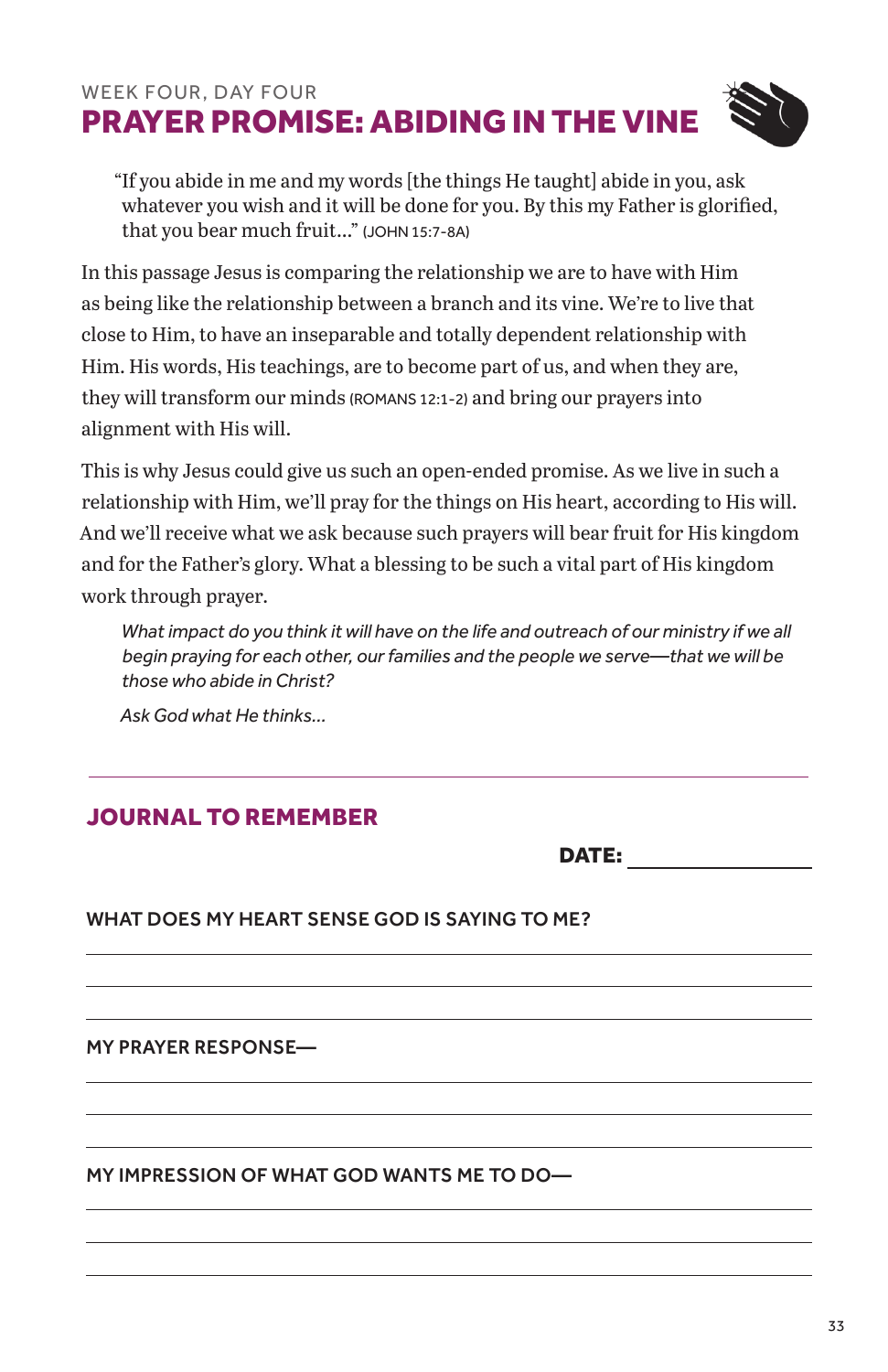#### WEEK FOUR, DAY FIVE HAS GOD BECOME MORE REAL TO YOU?

"And I am sure that God, who began a good work within you, will continue his work until it is finally finished on that day when Christ Jesus comes back again." (PHILIPPIANS 1:6, NLT)

As you have taken this journal to heart, has God become more real to you? Have you developed a clearer sense of knowing Him in a personal way, hearing His voice, seeing Him answer your prayers for His purpose and glory? Have you understood that He desires to spend time with you? That He wants to live His life through you? And that the degree to which you experience this life is up to you and the choices you make? If so, our prayers for you and the impact of this journal in your life have been answered.

Now prayerfully consider: what will you do with what you have heard from God, with what you've recorded on these journal pages? Will it make a difference in your life—a week from now? A month? Five years down the road?

*Ask God what He considers most important... Ask Him to help it make a lasting difference in your life...*

#### JOURNAL TO REMEMBER

DATE:

WHAT DOES MY HEART SENSE GOD IS SAYING TO ME?

MY PRAYER RESPONSE—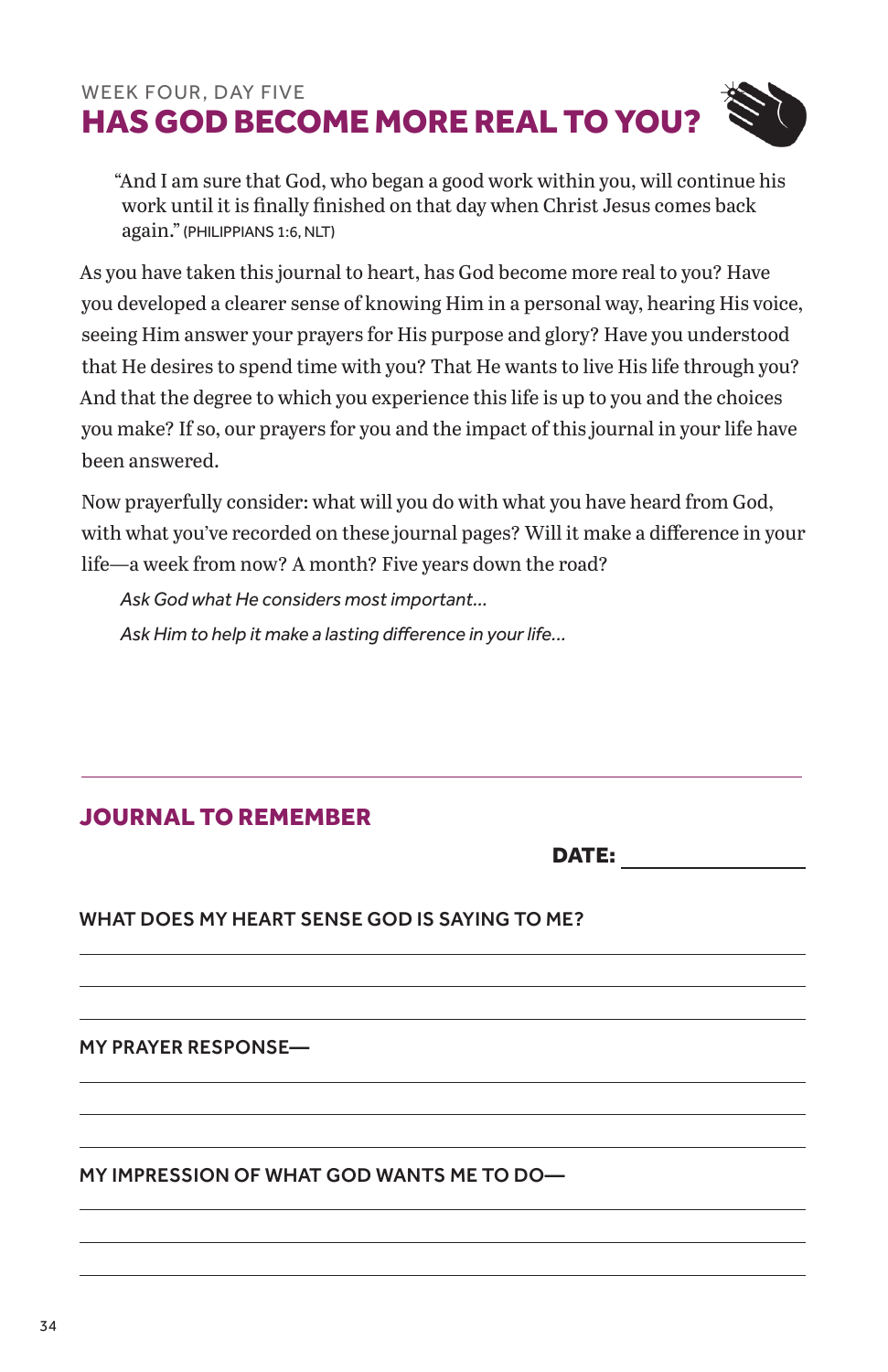## KEEP THE FIRE BURNING!

Once you have completed the *Ignite Your Prayer Life* prayer journal, our prayer is that you will want to continue journaling with this format or something similar whatever works well for you.

You can conveniently follow this format in any kind of notebook or journal. Keep in mind that you do not have to journal every day to keep an effective record of things God has revealed to you. You may find yourself journaling several days in a row and then perhaps only once or twice a week for a period of time. The important thing is not to give it up.

Journaling will help you develop your sensitivity to God's "still, small voice" (1 KINGS 19:12) and to track your own spiritual journey.

#### DATE: (Today's Date)

#### SCRIPTURE OR QUOTE FROM YOUR DAILY DEVOTIONAL, OR PRAYER:

*(Record the Bible verse or something from your devotional reading or prayer that you sense God has impressed upon you.)*

It is God who arms me with strength and makes my way perfect. Ps. 18:32.

#### WHAT DOES MY HEART SENSE GOD IS SAYING TO ME?

God knows how weary I am this morning. He wants me to know I can count on Him to

give me strength.

#### MY PRAYER RESPONSE

Help me to remember this promise, not just today, but every time I feel exhausted and

used up, to turn to You, God.

MY IMPRESSION OF WHAT GOD WANTS ME TO DO

Trust Him to always be there for me.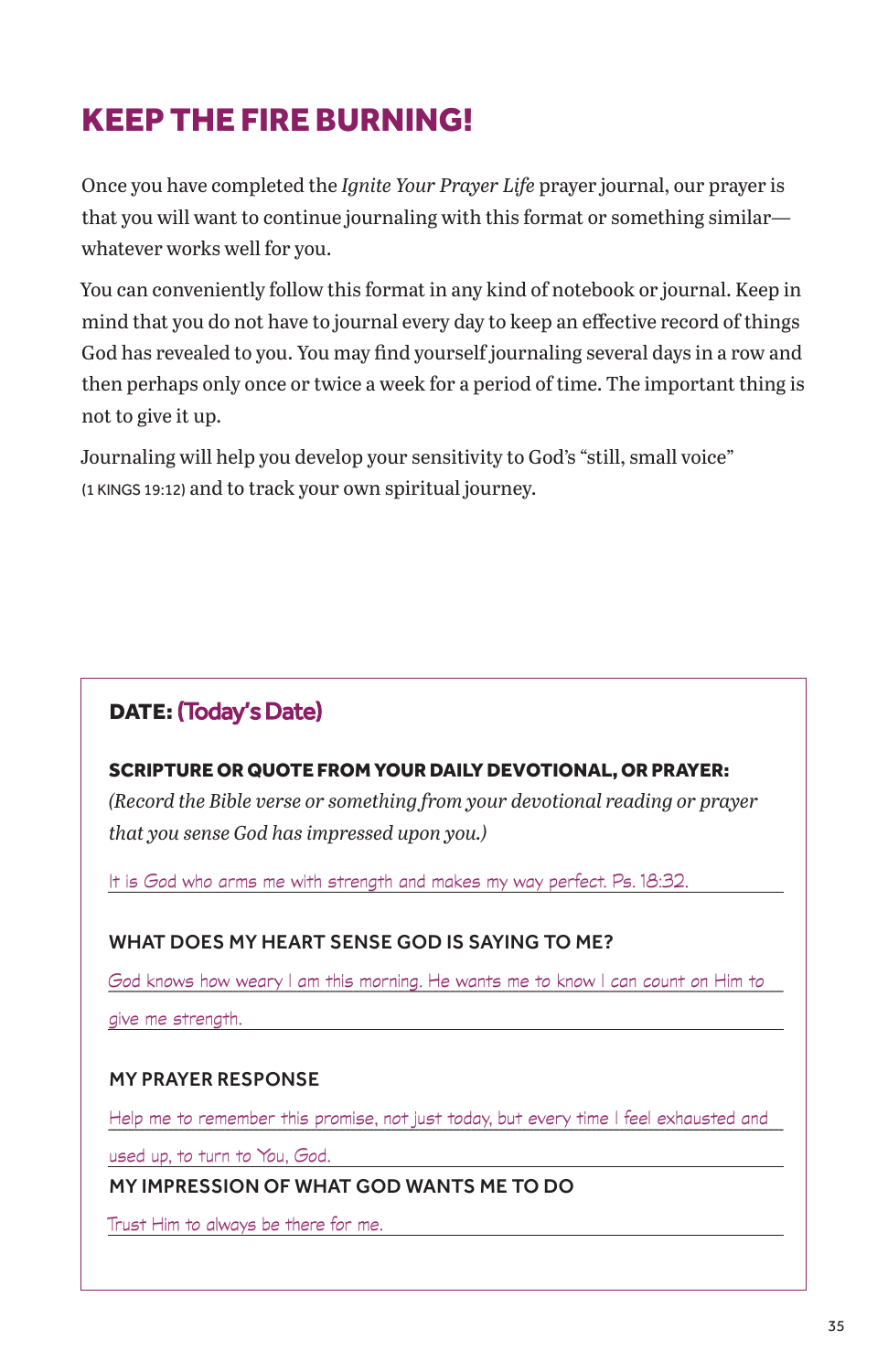## NAMES AND ATTRIBUTES OF GOD

#### The Word tells us Jesus is:

Our Comforter (2 CORINTHIANS 1:4) Our Defender (PROVERBS 23:11, NIV) Our Deliverer (PSALM 144:2) Our Fortress (PSALM 18:2) Our Guide (PSALM 48:14, NIV) Our Healer (EXODUS 15:26) Our Hope (ROMANS 15:13) Our King (PSALM 10:16) Our Peace (EPHESIANS 2:14) Our Protector (PSALM 32:7) Our Provider (GENESIS 22:14) Our Redeemer (ISAIAH 47:4) Our Refuge (PSALM 46:1) Our Rock (PSALM 28:1) Our Shield (PSALM 18:2) Our Strong Tower (PSALM 61:3)

### Our Sure Foundation (ISAIAH 28:16)

#### God's character and attributes show that Jesus is:

Abounding in Love (PSALM 103:8, NIV) All-knowing (PSALM 94:11) All-powerful (JEREMIAH 32:17) Ever Present (PSALM 139:7-10) Faithful (1 CORINTHIANS 1:9) Forgiving (1 JOHN 1:9) Good (PSALM 86:5, NIV) Great (PSALM 76:1) Holy (ISAIAH 6:3) Kind (PSALM 18:50, NIV) Majestic (PSALM 145:5, NIV) Patient (2 PETER 3:9) Rich in Mercy (EPHESIANS 2:4, NIV) Righteous (PSALM 145:17) Slow to Anger (PSALM 103:8) Trustworthy (PSALM 9:10)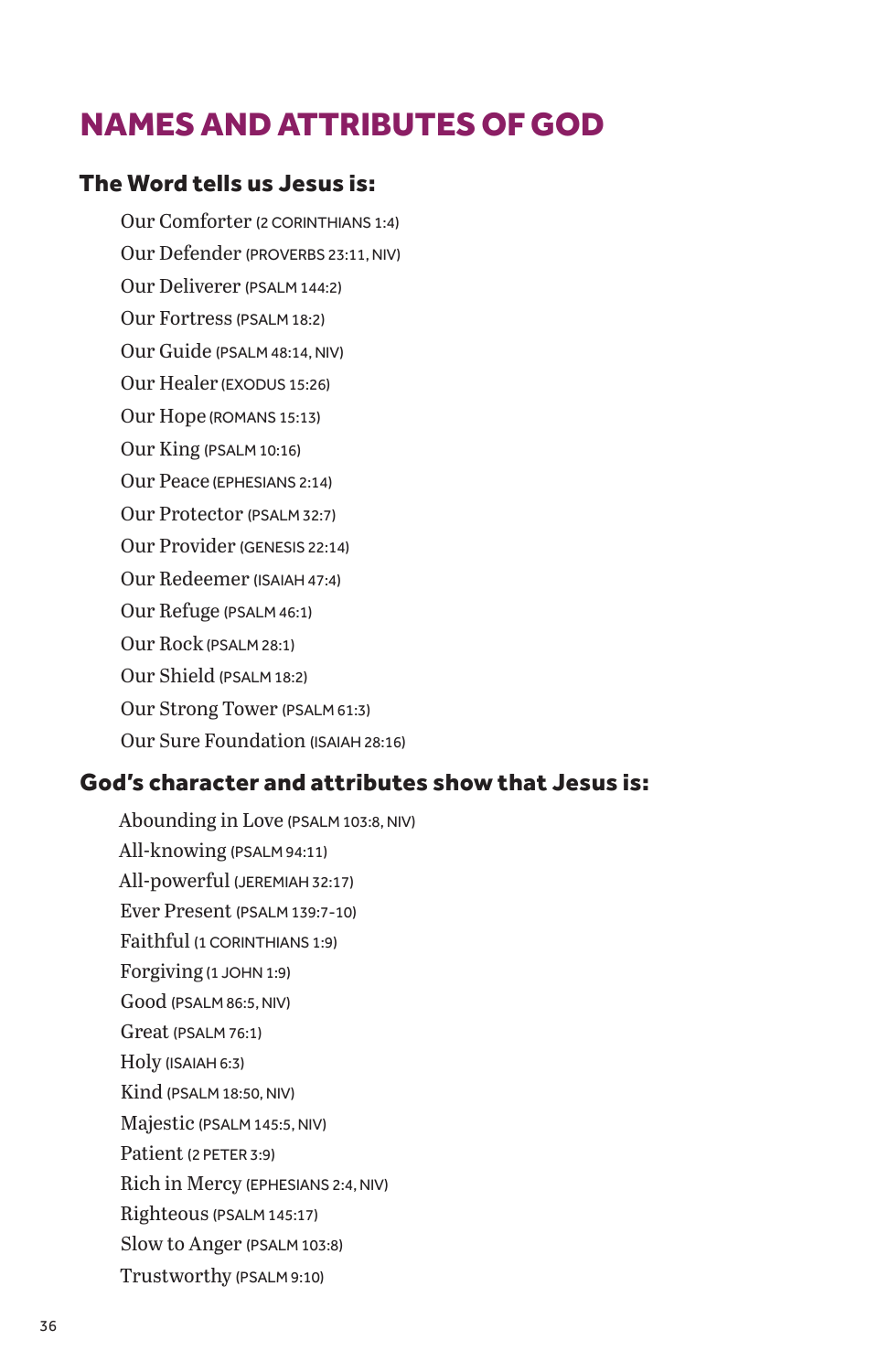## SURRENDER

#### We put off the old and put on the new:

Consider the parts of your "old nature" that keep getting in the way of you living the life you desire to live. Put them off as Paul instructs (EPHESIANS 4:22-24), but don't stop there. Ask God to help you put on those opposite positive character traits. For example:

- Help me to put off pride (PROVERBS 16:5) and put on humility (JAMES 4:6). Help me to put off my critical nature (GALATIANS 5:15) and put on kindness (COLOSSIANS 3:12). Help me to put off lack of love (JOHN 4:7, 8, 20) and put on unconditional love (JOHN 15:12). Help me to put off worry (JOHN 14:1A) and put on faith and trust in God (JOHN 14:1B). Help me to put off impatience (JAMES 1:2-4) and put on patience (HEBREWS 10:36). Help me to put off unforgiveness (MARK 11:26) and put on forgiveness (COLOSSIANS 3:13). Help me to put off my temper (PROVERBS 25:28) and put on self-control (PROVERBS 16:23). Help me put off unbelief (HEBREWS 3:12) and put on faith (HEBREWS 11:1, 6). and put on regular Bible study (PSALM 1:2). and put on compassion, witnessing (ACTS 1:8). Help me put off lies and exaggerations (EPHESIANS 4:25) and put on speaking the truth (ZECHARIAH 8:16). Help me put off prayerlessness (1 SAMUEL 12:23) and put on praying (1 THESSALONIANS 5:17). Help me put off procrastination (PROVERBS 10:5) and put on diligence (EZRA 5:8). Help me put off gluttony (PROVERBS 23:21)
- Help me put off neglecting study of the Bible (2 TIMOTHY 3:14-17)
- Help me put off lack of burden for the lost (MATTHEW 9:36-38)

and put on discipline (1 CORINTHIANS 9:27).

*(You'll want to make your own list.)*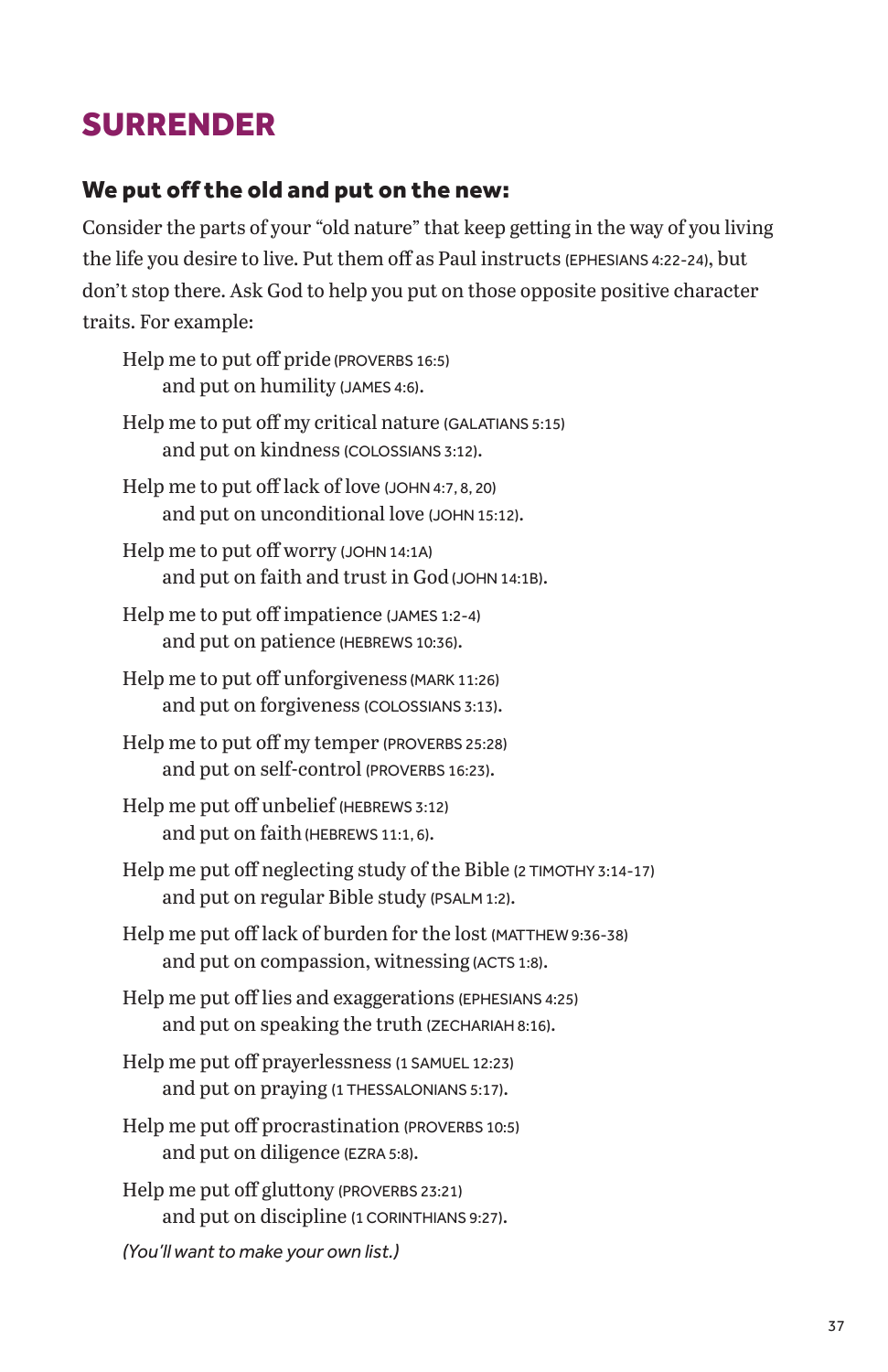## LET YOUR HAND REMIND YOU —

Now that you have completed this four-week journal, our prayer is that you will be encouraged to use your hand as a reminder for your daily prayers. We hope you will have opportunities to share this simple tool with others, not only on your trip, but throughout your life. You will find this an appropriate outline for praying with small groups, in prayer-walking and in any opportunity you have to teach or encourage others in their personal prayer lives and walk with the Lord.



As the palm is the foundation for fingers and thumb, time alone with God is the foundation for our personal relationship with Him (MATTHEW 6:6). We acknowledge the **relationship** - "Our Father" (MATTHEW 6:9).



Our thumb reminds us that we must *worship* God before we ask for anything. We "hallow His name" (MATTHEW 6:9).



Next we *surrender* our lives — "Your kingdom come, Your will be done" (MATTHEW 6:10).



Then we *ask* God to meet our needs — "Give us this day our daily bread" (MATTHEW 6:11).



Now we *confess* our sins — "Forgive us as we forgive others" (MATTHEW 6:12).



Then we seek *protection* — "Deliver us from the evil one" (MATTHEW 6:13).



...and return to *worship* — "for Yours is the kingdom and the power and the glory forever. Amen" (MATTHEW 6:13).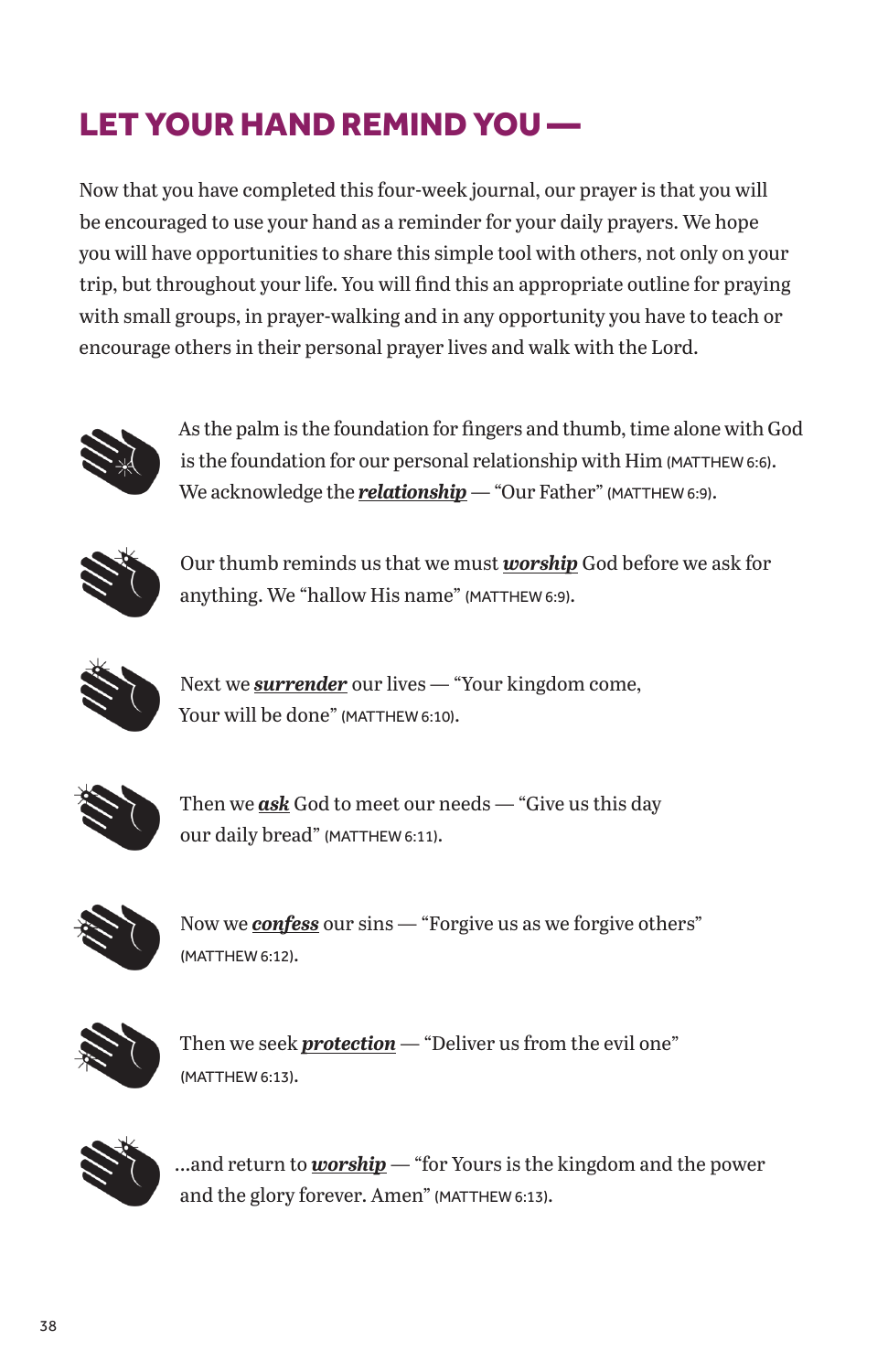## ARE YOU A CHILD OF GOD?

This is a question that can be easy to answer—however, if you aren't sure consider several Scriptures which reveal the offer and the evidence of being God's child:

- Have you believed in the Lord Jesus Christ, trusting Him alone, relying on Him as Savior from your sins? Have you received Jesus Christ into your life? (JOHN 1:12)
- Have you "believed in your heart" that God raised Jesus from the dead and "spoken with your mouth" that Jesus is Lord? (ROMANS 10:9)
- Do you sense that you are a "new creation" in Christ evidenced by a desire to spend time in God's Word? (2 CORINTHIANS 5:17; 1 PETER 2:1-2)
- Are you experiencing God's call to live as "children of light," including the conviction and power to turn away from sin? (EPHESIANS 5:8-9; LUKE 13:3, 5)
- Is the "fruit of the Holy Spirit" influencing your life and relationships in increasing measure? (GALATIANS 5:22-23)

If these things don't seem real in your life, but you truly desire them to be so, speak to a pastor or godly friend—or pray a prayer like this:

"God, I believe Jesus is Your Son! I now receive Him as the Lord, who is the Savior of my life. I believe that Jesus died for my sins, that He was buried and raised again from the dead.

"I confess that I have sinned against You and I am sorry. Thank you for forgiving me! Thank you for the gift of salvation! God, please strengthen me to love you, to serve you and to turn away from the temptations and sins of this world. Thank you God, for the Lord Jesus Christ as my personal and forever Savior! I pray in His name, amen."